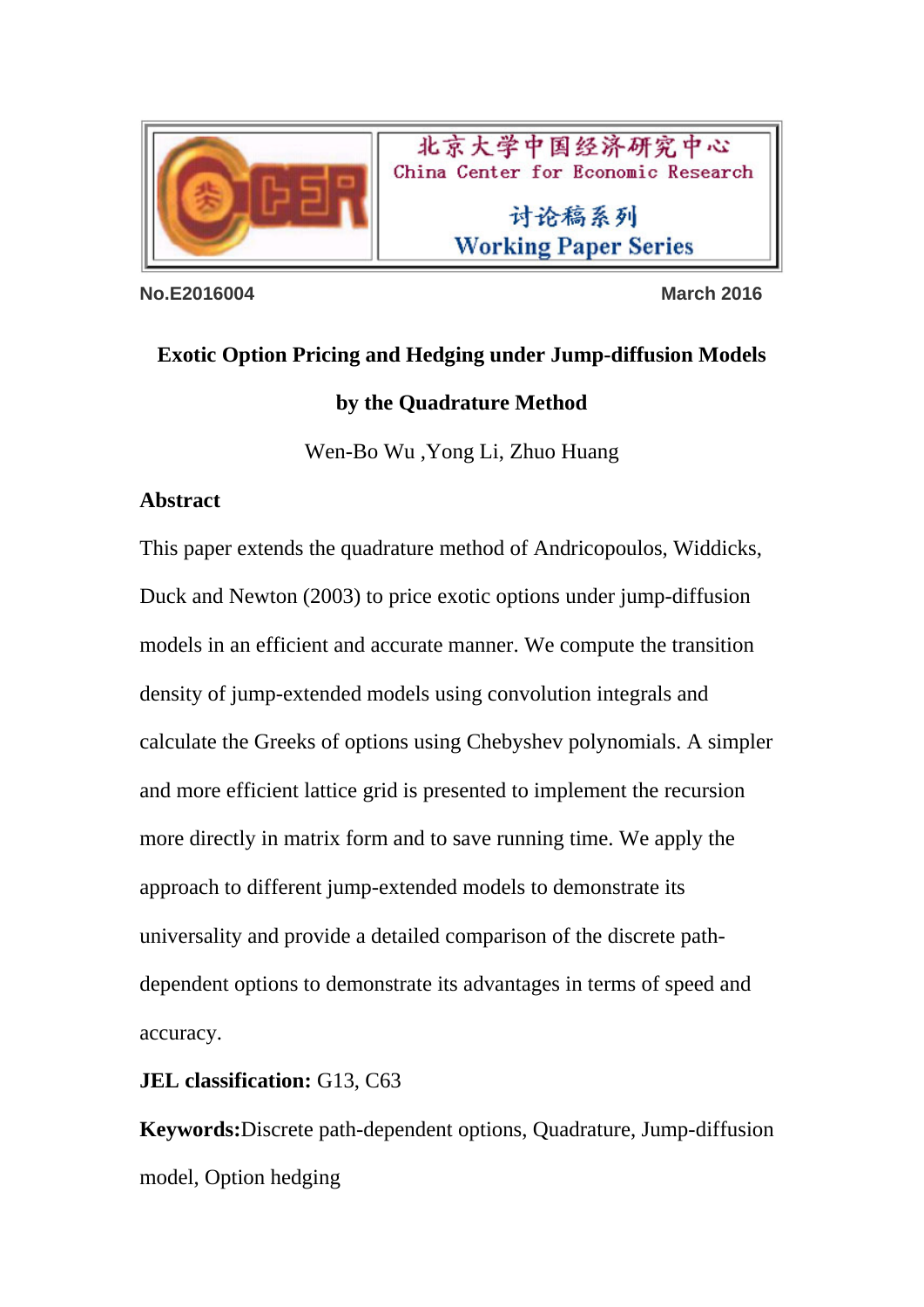## Exotic Option Pricing and Hedging under Jump-diffusion Models

## by the Quadrature Method

Wen-Bo Wu<sup>1</sup> Yong Li<sup>2,\*</sup> Zhuo Huang<sup>3</sup>

(1,2. Hanqing Advanced Institute of Economics and Finance, Renmin University of China, Beijing, 100872, China) (3. National School of Development, Peking University)

### **Abstract**

This paper extends the quadrature method of Andricopoulos, Widdicks, Duck and Newton (2003) to price exotic options under jump-diffusion models in an efficient and accurate manner. We compute the transition density of jump-extended models using convolution integrals and calculate the Greeks of options using Chebyshev polynomials. A simpler and more efficient lattice grid is presented to implement the recursion more directly in matrix form and to save running time. We apply the approach to different jump-extended models to demonstrate its universality and provide a detailed comparison of the discrete path-dependent options to demonstrate its advantages in terms of speed and accuracy.

JEL classification: G13, C63

**.** 

Keywords: Discrete path-dependent options, Quadrature, Jump-diffusion model, Option hedging

Yong Li (corresponding author) gratefully acknowledges the financial support of the Fundamental Research Funds for the Central Universities, and the Research Funds of Renmin University of China (No. 14XNI005). Zhuo Huang acknowledges the financial support of Youth Fund of National Natural Science Foundation of China (No. 71201001). Corresponding email[: gibbsli@ruc.edu.cn](mailto:gibbsli@ruc.edu.cn). We are grateful to David P. Newton for sharing his helpful codes.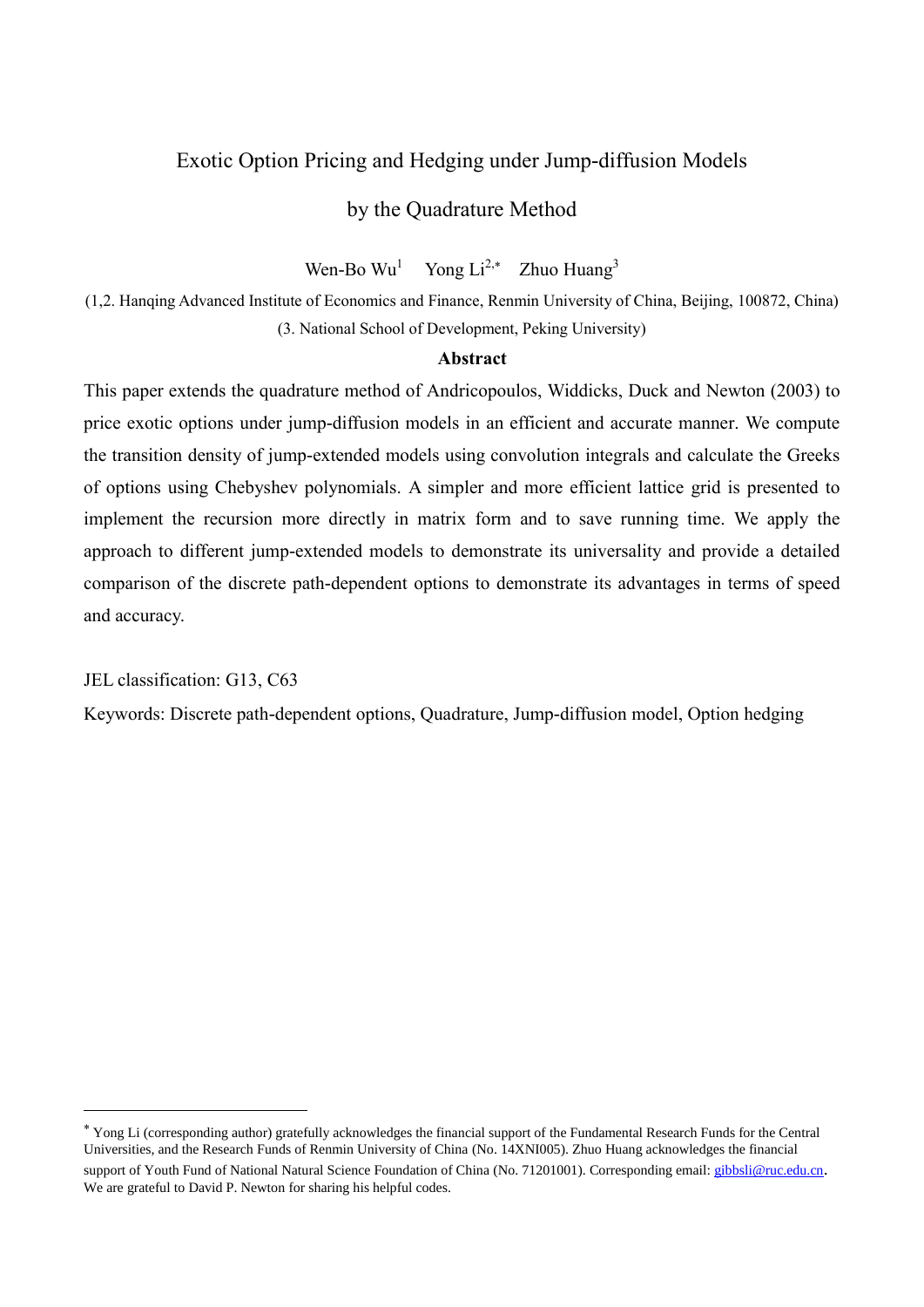## **1 Introduction**

The pricing and hedging of exotic options are of great significance to modern derivative markets and numerous methods have been derived for this purpose, including Figlewski and Gao (1999), Boyle and Tian (1999), Fusia and Meucci (2008) and Cai et al. (2015) . Extensive empirical studies have revealed that the returns of various assets have fatter tails and higher peaks than the normal distribution. For example, Bates (1996) finds that jumps in the exchange rate process are able to explain the volatility smile in the Deutsche Mark option. Johannes (2004) provides evidence of jumps in short-term interest rate models and shows that they play an important role in option pricing.

Most numerical methods, especially the tree methods, are based on diffusion models and it seems somewhat difficult to apply the tree ideas directly to the jump-diffusion process in a flexible and appealing manner, mainly because the transformation by Nelson and Ramaswamy (1990) is complex when jumps are included. Amin (1993) builds a tractable discrete time model by constructing multivariate jumps superimposed on the binomial model and Hilliard and Schwartz (2005) develop a robust bivariate tree approach. However, it is difficult to apply these ideas beyond the Black-Scholes framework or to different jump variables. Beliaeva and Nawalkha (2012) propose the mixed jump-diffusion tree; however, as pointed out in Wu et al. (2015), this is not robust when the jump size is insufficiently large. Kou and Wang (2004) and Cai and Kou (2012) derive analytical solutions for exotic options under a mixed (double)-exponential jump-diffusion model in the Black-Scholes framework. However, for most situations, analytical approximations cannot be obtained easily, especially for models outside the Black-Scholes-Merton framework.

Andricopoulos et al. (2003; 2007) and Chen et al. (2014) propose the quadrature method and deliver a novel and universal application for path-dependent options in Black-Scholes, multi-asset and volatility model cases, while also delivering exceptional accuracy and speed. In this paper, we extend the quadrature method to price exotic options under jump-diffusion models. The main gaps between diffusion and jump-extended models in the quadrature method are the estimation of the required transition density and the time-step size. To acquire a closer approximation, Chen et al. (2014) use Ait-Sahalia's algorithm to allow for a longer step up to 0.05 s or more. However, in a jump situation, this algorithm does not work and the transition density of the general jump-diffusion process calls for a multiple integral, which takes more time under a longer time step. Hence, we aim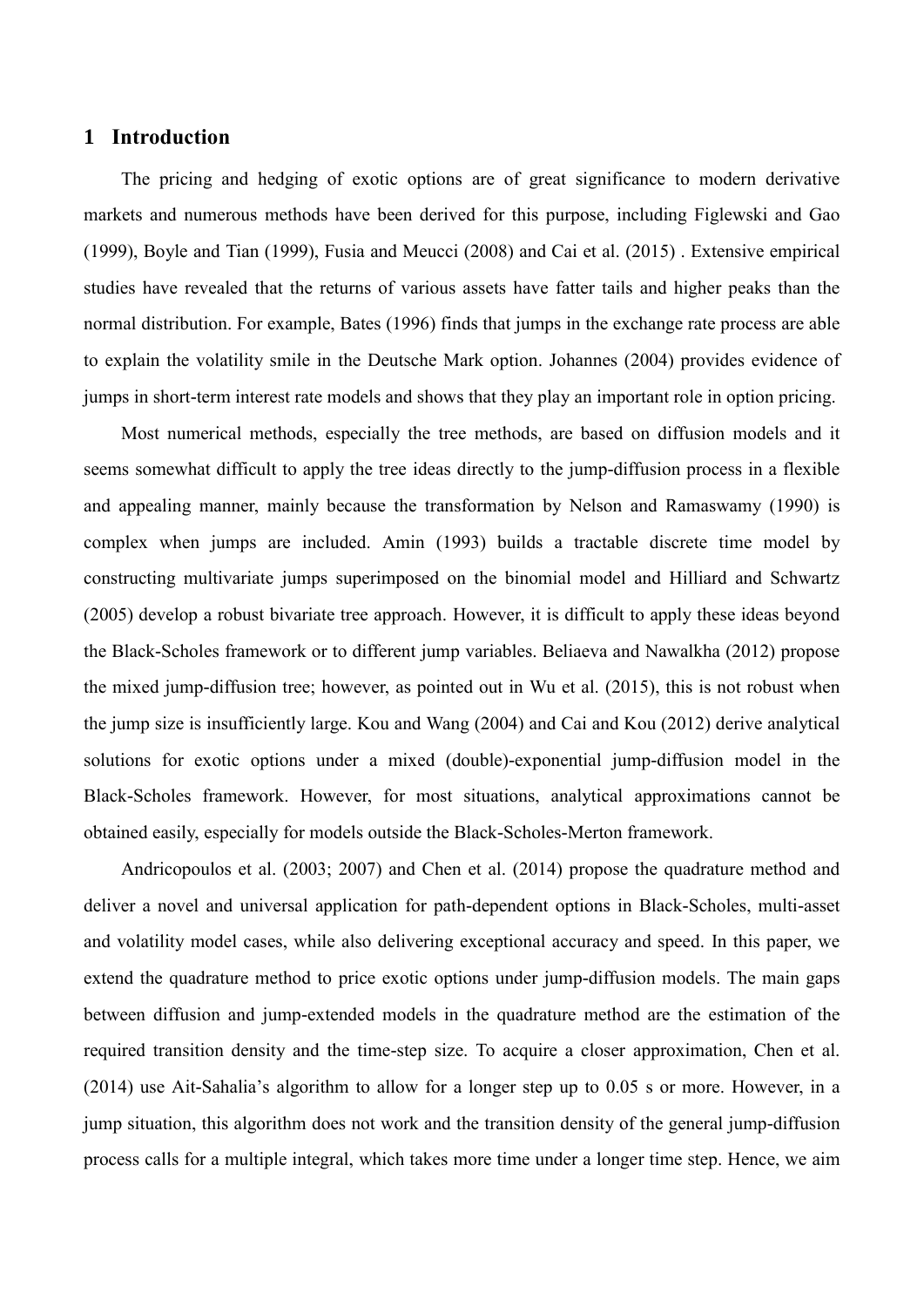to approximate the general jump model with Merton's jump model (Merton, 1976) and a small time step is essential to achieve a closer approximation. Andricopoulos et al. (2003; 2007) focus on the convergence on the asset-price step and we pay close attention to the convergence on the time-step size.

Furthermore, as the prices of discretely monitored Asian and lookback options vary for different monitoring frequencies, a smaller time-step size will provide insight on the convergence from discretely monitored to continuously monitored frequencies. Here, we use the popular Gaussian approximation scheme to estimate the transition density of the diffusion part, which differs little from Ait-Sahalia's results when the time step is less than 0.01 s and the convolution integral is used to implement the transition density under Merton's jump model. Moreover, we present a simpler and more efficient lattice grid in which the points stay the same at each time step, thus eliminating the need for repeated calculations of transition density in recursion, leading to a substantial reduction in running time. Under the static scheme, the recursion equation is a simple matrix multiplication, the prices of exotic options are calculated directly and the hedging ratio (first and second order) can be easily estimated from the Chebyshev approximation.

The diffusion models, from both the binomial and the trinomial tree, always achieve a desirable convergence in pricing exotic options. The quadrature method outperforms the tree methods because it can correct the "distribution error" (Figlewski and Gao, 1999; Andricopoulos et al., 2003) and can handle the jump situation well, while the tree methods have limited appeal and sometimes assign the probability to nodes in an unsatisfactory way. Tree methods also need many more steps than quadrature and become more complicated when pricing Asian options and lookback options.

The remainder of this article is organized as follows. Section 2 introduces the basics of the quadrature method for jump-diffusion models, covering topics on the transition density approximation, the static lattice points we proposed and Greek calculation via the Chebyshev approximation. Section 3 discusses a universal and improved application of the technique on lookback options, multiple barrier options and Asian options under the static lattice points. In Section 4, we show the numerical results of different jump-diffusion models and put the method into perspective. Section 5 concludes the study. All of the Matlab codes used within the study are available upon request.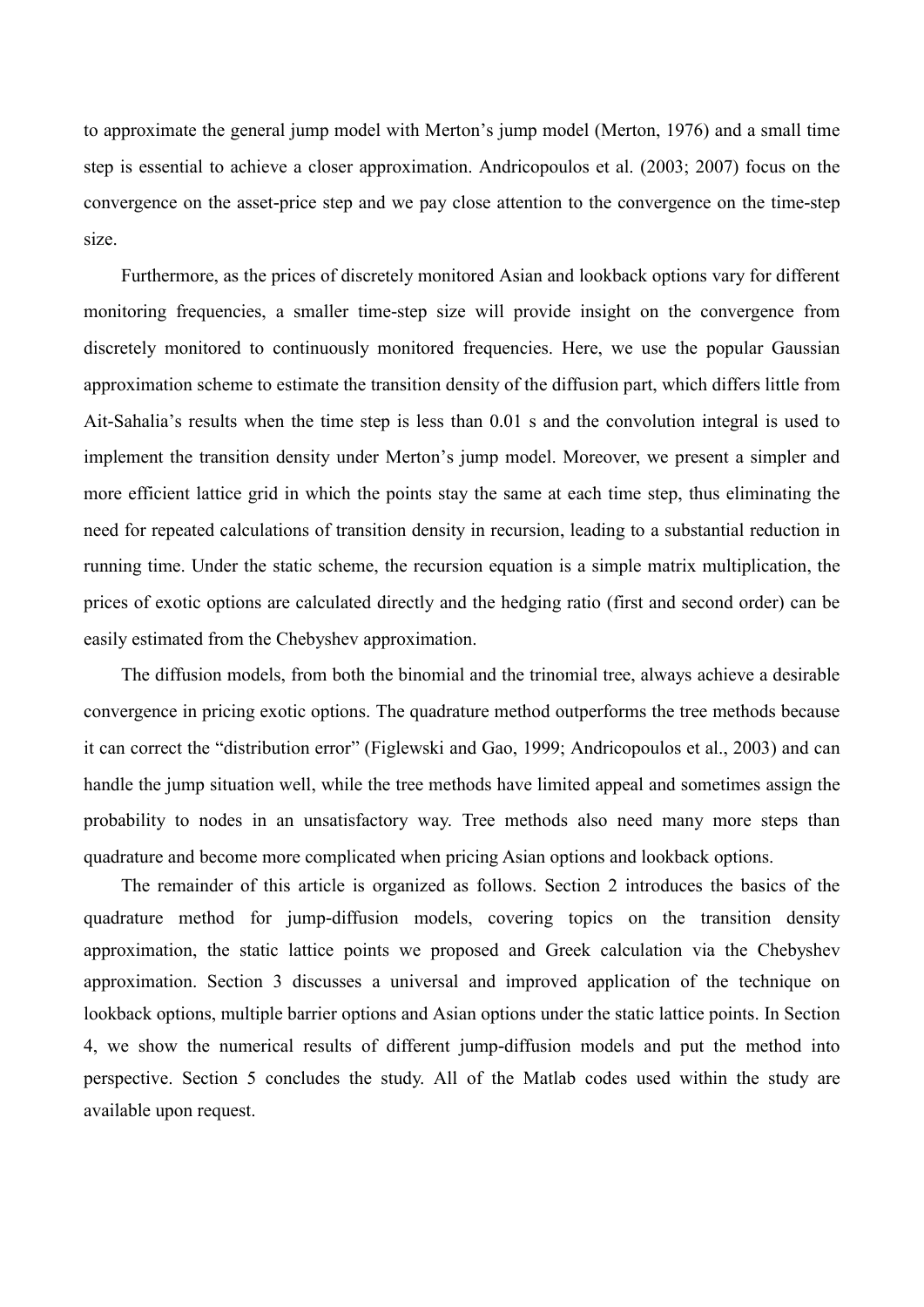## **2 Quadrature Method**

#### **2.1 General quadrature method**

In the interests of brevity, we provide only a short introduction to quadrature. A more detailed description can be found in Andricopoulos et al. (2003; 2007). Consider an option written at time 0 with expiration date  $T$ , spot price  $X_0$  and strike price  $K$ . The model can be approximated discretely with M as equally spaced dates using the-time step  $\Delta = T/M$ . For path-dependent option pricing it is necessary to introduce a state variable in pricing. We take the European call lookback option as an example. At time  $n\Delta (1 \le n \le M)$ , the option value relies not only on the current price  $X_{n\Lambda}$  but also on the maximum price it reaches during time 0 and  $n\Lambda$ , so we treat the maximum price as a state variable for this lookback option. The option price varies with different states.

If  $V(X_{n\Delta}, \Delta, S_k)$  is the option price on node  $X_{n\Delta}$  under state  $S_k$  at time  $n\Delta$ , the recursive equation is as follows:

$$
V(X_{n\Delta}, \Delta, S_k) = \exp(-r\Delta) \int_0^\infty f(x \mid X_{n\Delta}, \Delta)^* V(x, n\Delta + \Delta, h(S_k, x, X_{n\Delta})) dx \tag{1}
$$

 $n = 0, 1, 2, \dots, (M - 1)$  and  $k = 1, 2, \dots, L$ ,

where  $f(x|X_{n\Delta},\Delta)$  is the conditional density of  $x|X_{n\Delta}$  and  $h(S_k, x, X_{n\Delta})$  indicates that the option price of asset price  $X_{n\Delta}$  with the state  $S_k$  at  $n\Delta$  relies on the value of node *x* with the state variable  $h(S_k, x, X_{n\lambda})$  at  $(n+1)\Delta$ . An analytical solution to (1) is usually not available, but we can evaluate it by quadrature using the truncation of the domain where x goes from  $\underline{X}_{n\Delta}$  to  $\overline{X}_{n\Delta}$ instead of from 0 to positive infinity.  $\overline{X}_{n\Lambda}$  is the maximum price at which the underlying asset can arrive at a later time step and  $\underline{X}_{n\Delta}$  is the minimum price. Sullivan (2000) proposes the Gauss quadrature because of its perfect convergence speed. Andricopoulos et al. (2003) suggest Simpson's rule to implement the task for its robustness, great convergence speed and accuracy. Here, we use Simpson's rule to complete the integral in (1) because its regularly spaced grid is convenient for pricing exotic options and estimating the recursion process. For the option with early exercisable styles, such as Bermuda, American and executive stock options, the equation for call options is as follows: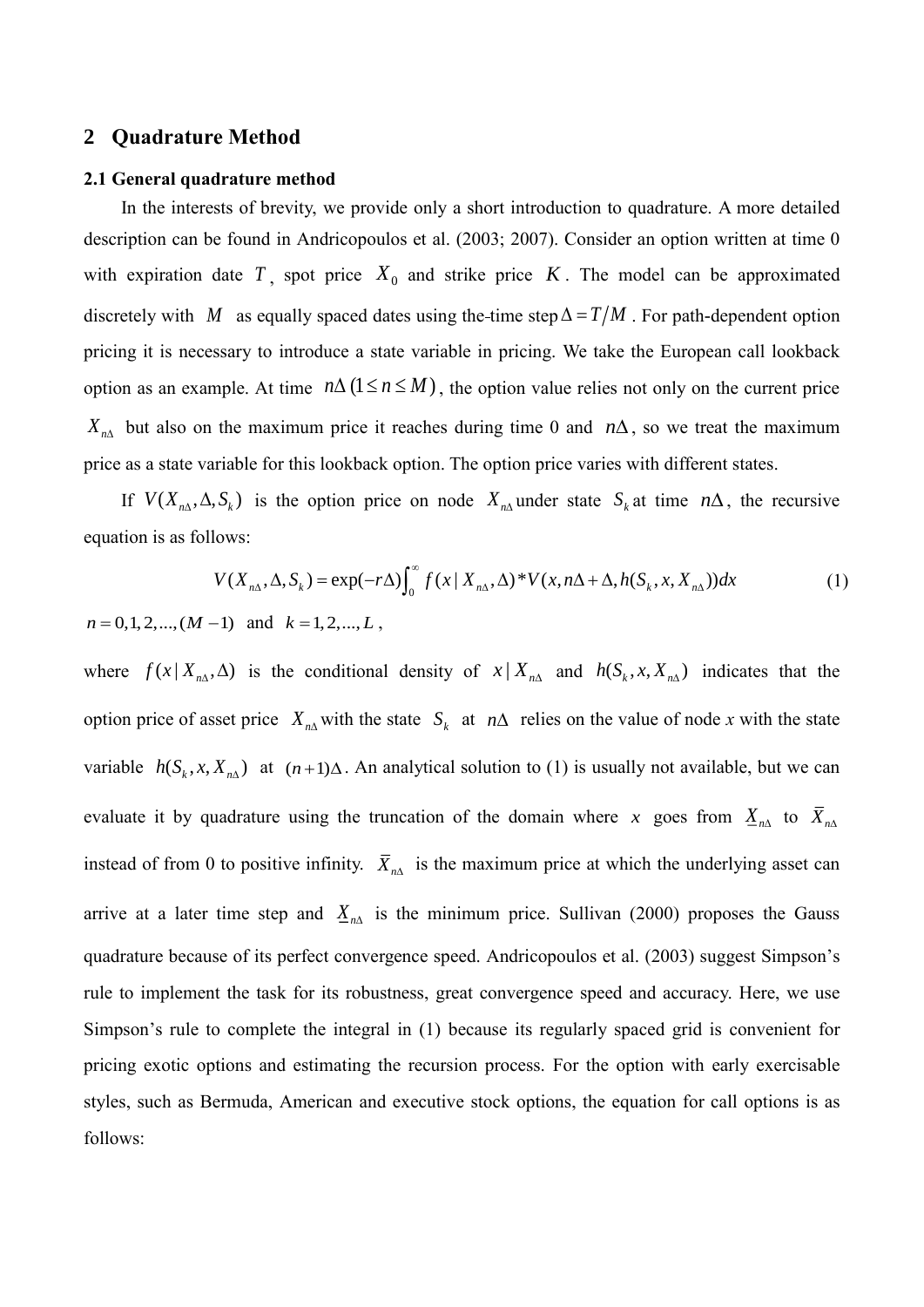$$
V(X_{n\Delta}, \Delta, S_k) = \max(\exp(-r\Delta) \int_0^\infty f(x \mid X_{n\Delta}, \Delta)^* V(x, n\Delta + \Delta, h(S_k, x, X_{n\Delta})) dx, \max(0, S_{n\Delta} - K))
$$

#### **2.2 Transition densities**

It is obvious that the transition density plays a key role in the quadrature method. The gap in the diffusion and jump-diffusion models is the transition density computation. Chen et al. (2014) use Ait-Sahalia's (1999; 2002) explicit sequence of closed-form functions to handle the diffusion model outside the Black-Scholes-Merton framework. However, in the jump situation, Ait-Sahalia's methods cannot be applied directly. Here we start from the general jump-diffusion model,

$$
dX_t = \mu(X_t; \theta)dt + \sigma(X_t; \theta)dW_t + d(\sum_{i=1}^{N_t} f_{N_t}(X_t, J))
$$
\n(2)

where  $N_t$  is a Poisson process with intensity parameter  $\lambda$ , and  $f_{N_t}(X_t, J)$  is the jump function depending on  $X_t$  and the jump variable  $J$ . For a tiny time step, we can reduce the model to the following widely applicable form:

$$
dX_t = \mu(X_t; \theta)dt + \sigma(X_t; \theta)dW_t + f(X_t, J)dN(\lambda)
$$
\n(3)

where  $dN(\lambda)$  is a Bernoulli distribution, which takes the value of 1 with a probability of  $\lambda dt$  and the value of 0 with a probability of  $1 - \lambda dt$ . Merton (1976) introduced this Poisson-driven process for the jump process.

The PDF in (3) is as follows:

$$
dX_{t} = \begin{cases} \mu(X_{t}; \theta)dt + \sigma(X_{t}; \theta)dW_{t}, & \text{with probability } 1 - \lambda dt \\ \mu(X_{t}; \theta)dt + \sigma(X_{t}; \theta)dW + f(X_{t}, J), & \text{with probability } \lambda dt \end{cases}
$$
(4)

We are able to calculate the transition density of the first part,  $\mu(X, \theta) dt + \sigma(X, \theta) dW$ , which we easily denote as  $P_0$  according to the Gaussian approximation scheme (a normal distribution). The second part,  $\mu(X_t;\theta)dt + \sigma(X_t;\theta)dW + f(X_t,J)$ , we denote as  $P_1$  according to the convolution integral because it is a sum of two random variables:

$$
P_1(x, \Delta | X_t; \theta) = \int \phi(x - y | X_t; \theta) p(y | X_t; \theta) dy
$$
\n(5)

Usually,  $P_1$  cannot be expressed in a closed form. Fortunately, there are a variety of numerical integral methods useful for completing the integral. As such, according to the Bayes rule, the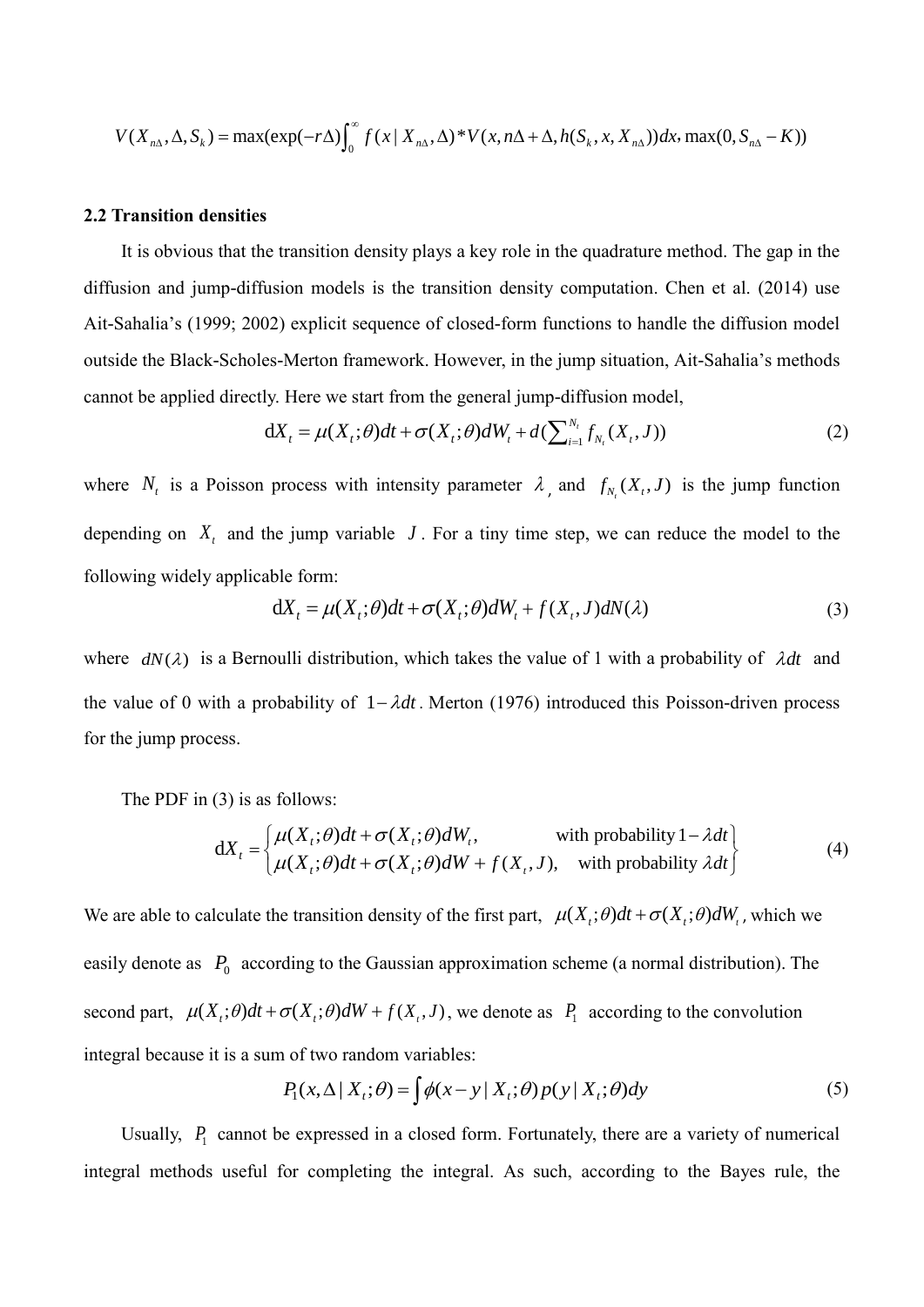transition density is as follows:

$$
P(X_{t+1}, \Delta | X_t; \theta) = (1 - \lambda \Delta) P_0(X_{t+1}, \Delta | X_t; \theta) + \lambda \Delta P_1(X_{t+1}, \Delta | X_t; \theta)
$$
\n
$$
(6)
$$

In the work of Chen et al. (2014), the time-step size  $\Delta$  can be up to 0.05s or more. However, in the jump-extended situation, a smaller  $\Delta$  is preferred to guarantee the accuracy of density, not only for the Merton jump model close to the general jump model, but also for the Gaussian approximation scheme of  $P_1$  close to the model. Wu et al. (2015) show that the jump-extended situation possesses good convergence in American option pricing when  $\Delta$  is less than 0.01 s.

#### **2.3 Lattice points**

When a smaller time step size is selected, more recursion steps and more calculations of transition densities are required. Thus, it is necessary to construct the lattice points more effectively than in Andricopoulos et al. (2003; 2007). In doing so, let  $\overline{A}_{n\lambda}(n=0,1,...,M)$  be the maximum price that the asset can reach at each observation point, and let  $A_{n\Lambda}(n=0,1,...,M)$  be the minimum price at each observation point. In contrast to the dynamic (time-varying) lattice points in Andricopoulos et al. (2003; 2007), we choose the static nodes suggested in Wu et al. (2015), which means that  $X_{n\Delta}^i = X_{M\Delta}^i$ ,  $A_{n\Delta} = \underline{A}$ ,  $\overline{A}_{n\Delta} = \overline{A}$  ( $0 \le n \le M$ ). Let  $\delta$  be the price-step size in the grids. The vector of lattice points we construct before expiration is as follows:

$$
((-I_{\min}):1:I_{\max})^* \delta + X_0
$$

where  $I_{\min}$  is the nearest integer less than or equal to  $(X_0 - A)/\delta$ ,  $I_{\max}$  is the nearest integer greater than or equal to  $(\bar{A}-X_0)/\delta$  and  $(-I_{min}):1:I_{max}$  is a regularly spaced vector. By adopting the static node scheme and initially calculating the transition density matrix, we avoid repeated time-consuming computations in recursion and we see a substantial reduction in running time. Thus, without the time loss on the transition density computation, a smaller time step and more accurate transition density are both possible. The second advantage of a static node scheme over a dynamic one is that we can calculate the option price on different spot prices immediately at each observation point, and it is easy to derive the option Greeks, especially Delta, Gamma, Theta and Charm, using the Chebyshev approximation. However, within the dynamic framework, the numbers of nodes and the scale they cover decrease as we move backward, so we need to calculate the values node by node. The third advantage is that it is much easier to price the exotic options now that we are able to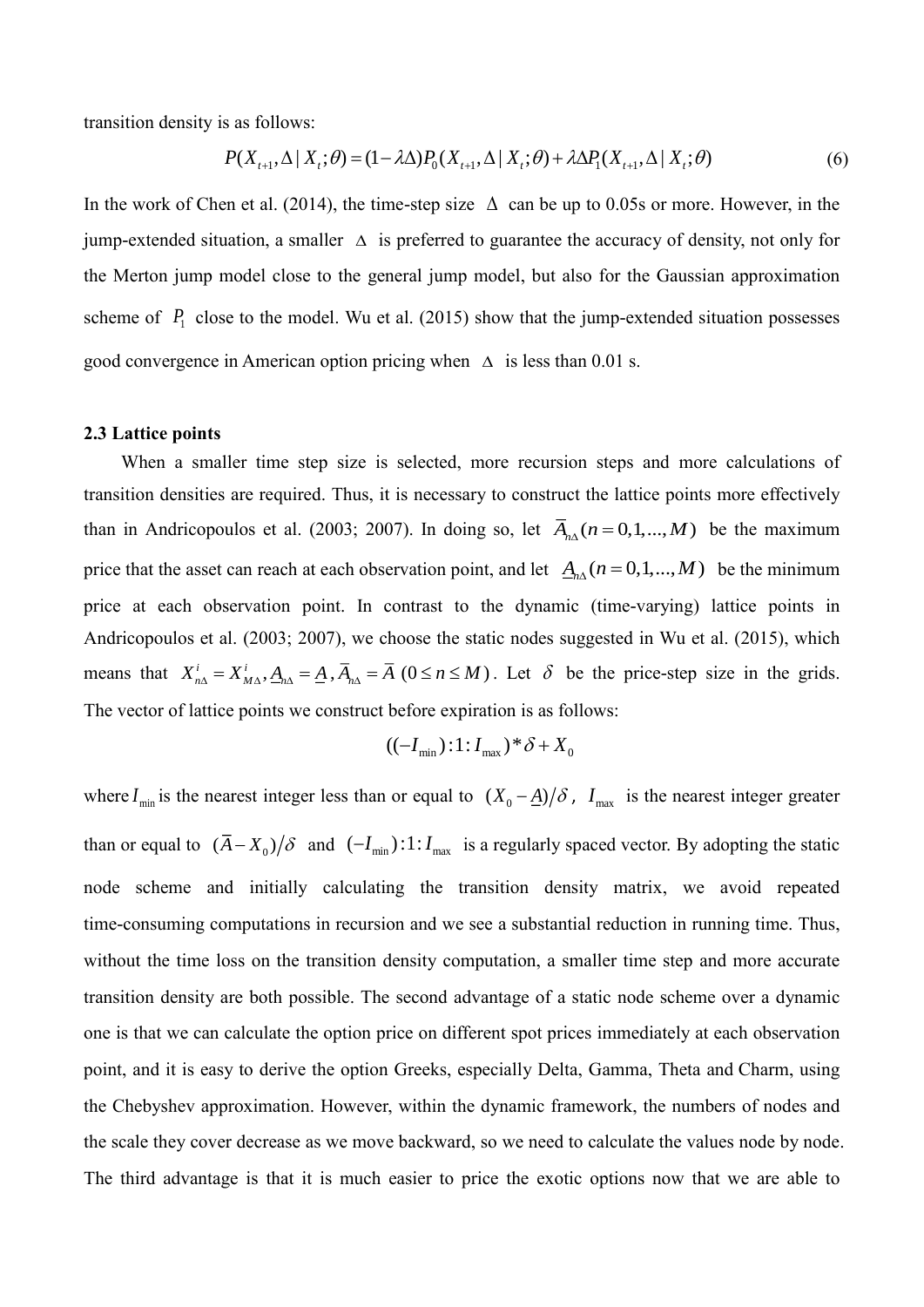accomplish the recursion in (1) using only a matrix multiplication. This avoids an exponential increase in the effort involved in calculating the values as we move further backward and we remove the extrapolation, which may take extra time, as reported in Andricopoulos et al. (2003; 2007) and Chen et al. (2014). This is because the states in a static point scheme merely present a linear increase for Asian options and no increase for multiple-barrier and lookback options, which we discuss later.

For most options within 0.5 years, we take  $\bar{A}$  to be  $2X_0$  (or  $1.8X_0$ ) and  $\underline{A}$  to be  $X_0/2$ (or  $X_0/3$ ). Wu et al. (2015) use a similar extension for nodes to guarantee the accuracy of points near  $\underline{A}$  or  $\overline{A}$ . Andricopoulos et al. (2003; 2007) and Chen et al. (2014) show that the smaller the price step, the more accurate the options. From our experience, it reaches a penny accuracy when  $\delta$ is less than 0.2 for the case  $X_0 = 100$  and an appropriate parameter is set in the model.



**Figure 1 Comparison of dynamic and static grids**

### **2.4 Option hedging**

To approximate Delta  $\Delta(X_0)$ , which is the sensitivity of the option price with respect to changes in the asset price, the simplest approach is to use a finite difference approximation. We can obtain the option price  $V(X_0 + \varepsilon)$  and  $V(X_0 - \varepsilon)$  with a spot price equal to  $X_0 + \varepsilon$  and  $X_0 - \varepsilon$ (let  $\varepsilon$ be a number close to zero), then  $\Delta(X_0)$ can be estimated by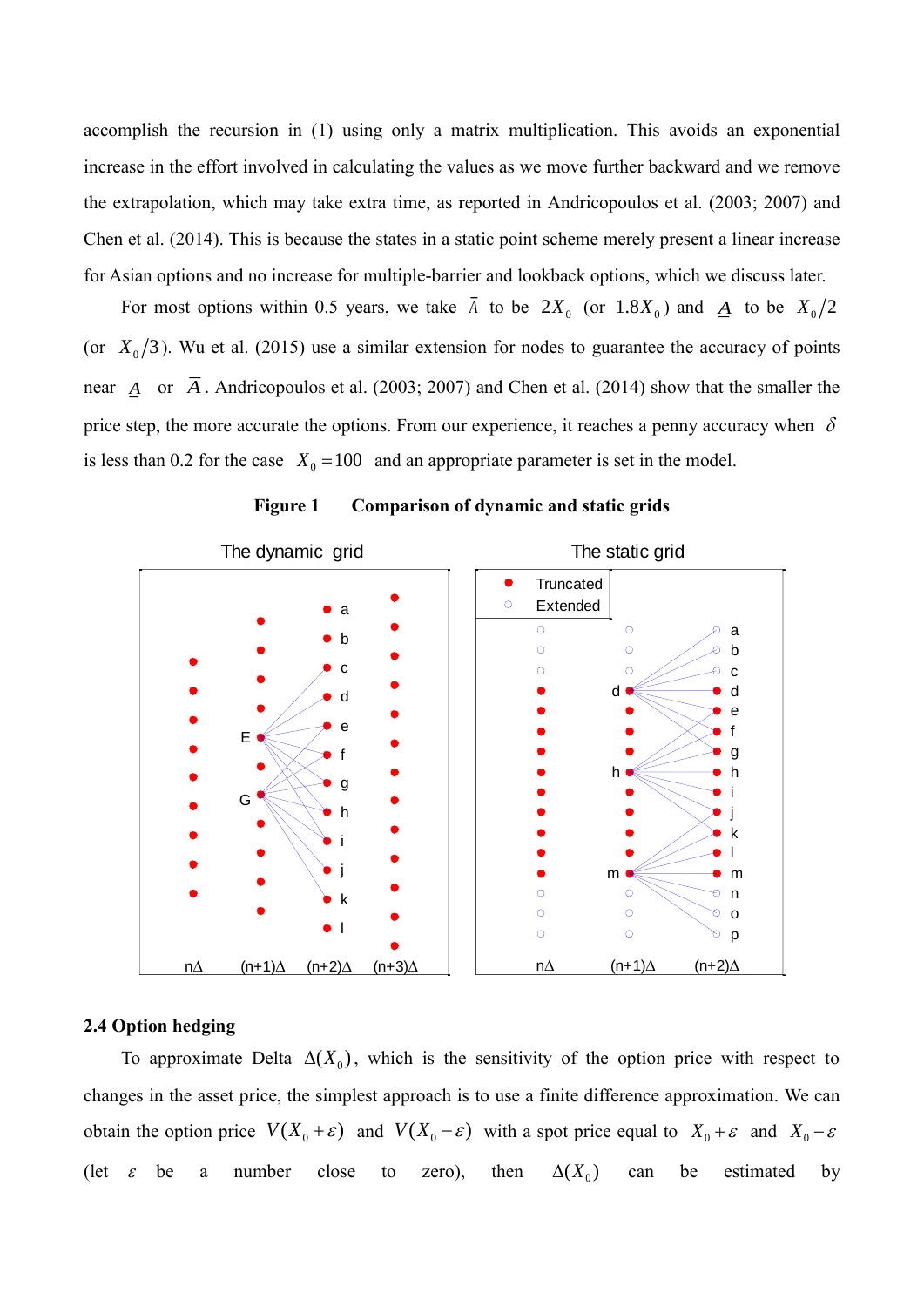$\Delta(X_0) \approx (V(X_0 + \varepsilon) - V(X_0 - \varepsilon))/(2\varepsilon)$ . Although the expense of performing a resimulation for different spot prices is obviously disadvantageous, other universal methods have some drawbacks that limit their use in practice. The simulation-based likelihood ratio method (see Glasserman, 2003) may face a larger variance, and the WD method (Pflug and Weisshaupt, 2005) needs a time-consuming simulation. Our method seems to be much easier. Based on the grid scheme in the previous subsection, we can calculate the prices on nodes *d* to *m* in Figure 1 at time 0. As mentioned in Sullivan (2002), function approximation can be used to acquire a close and satisfactory fit for these nodes. Thus, hedging coefficients can be easily computed with the fit curve estimated. Here, we select the Chebyshev polynomials as the candidate approximation and the first-order and second-order derivative can be derived directly.

## **3 Specific option pricing**

The Bermuda option was considered in Andricopoulos et al. (2003) and the American option was solved by Wu et al. (2015). Here, we focus on the lookback option, multiple barrier option and Asian option under the simple lattice grid.

#### **3.1 Lookback option**

First, it is necessary to pay close attention to the lookback option, whose payoffs depend on the maximum or minimum price it reaches before expiration. Both floating and fixed strike options are available. Here, we show an example of a call lookback option priced at time  $n\Delta$  on a particular node. The state variables are the maximum prices it reaches by time  $n\Delta$  at node h: a, b, c, d, e, f, g, h. The value of h in state f at time  $n\Delta$  is calculated from the value of nodes f to n in state f and the value of nodes *a* to *e* in their own state at time  $(n+1)\Delta$ . We keep in mind that the state variables stay the same through the option lifetime under a static grid and, as highlighted in Andricopoulos et al. (2007), help to prevent the non-linearity error. At each time step, there is an option value matrix  $U_{n\Lambda}$  that contains the values for all of the nodes in different states. The following simple equation represents the recursion equation (1):

tion (1):  
\n
$$
V_{n\Delta} = \exp(-r\Delta)^* \delta^* \text{Had}(W, P)^* U_{(n+1)\Delta}
$$
\n(7)

where *W* represents the weight coefficient matrix in applying Simpson's rule,  $P(i, j)$  is the conditional density of  $X_{n\Delta}^j | X_{n\Delta}^i$  in one time step and *Had* refers to the Hadamard product for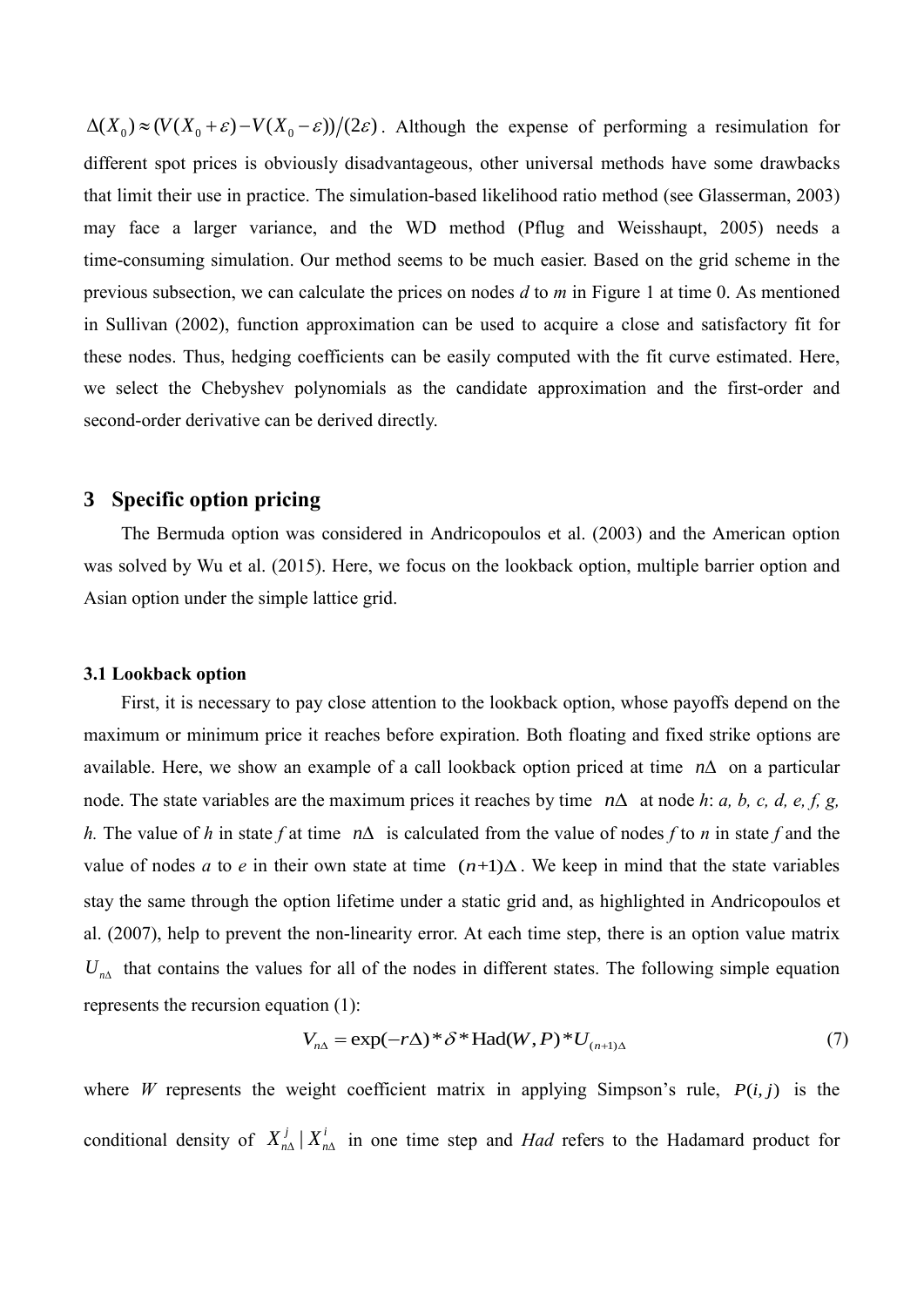matrix W and P.  $U_{(n+1)\Delta}(i, j) (i \le j)$  is the option value of  $X_i$  in state  $S_j (S_j = X_j)$  at time  $(n+1)\Delta$  and  $U_{(n+1)\Delta}(i, j) = V_{(n+1)\Delta}(i, j)$  for  $i \leq j$  and  $U_{(n+1)\Delta}(i, j) = V_{(n+1)\Delta}(i, i)$  for  $i > j$ .

 $U_{M\Delta}$ , which is an upper triangular matrix at maturity, is the result and we complete the recursion through (7) step by step. The resulting option values of nodes *d* to *n* under different states at time 0 and the numbers in the main diagonal are the option prices. The only difference between floating and fixed strike options lies in the value matrix  $U_{M\Lambda}$  at maturity, which is easy to find. Once the option is valued for different spot prices, applying the Chebyshev approximation and computing the derivative of the fitted polynomials is relatively easy.



**Figure 2 The static grid for lookback and barrier options**

### **3.2 Multiple barrier options**

The payoff for a barrier option depends on whether the price crosses a certain level, either knocked out or knocked in. A knock-out option can be easily valued by the quadrature method because it is worth nothing when the price moves beyond the barriers. The value of a knock-in call equals the value of a regular call minus the value of a knock-out call. Therefore, the knock-in option is not difficult to calculate. However, more work seems necessary to calculate multiple barrier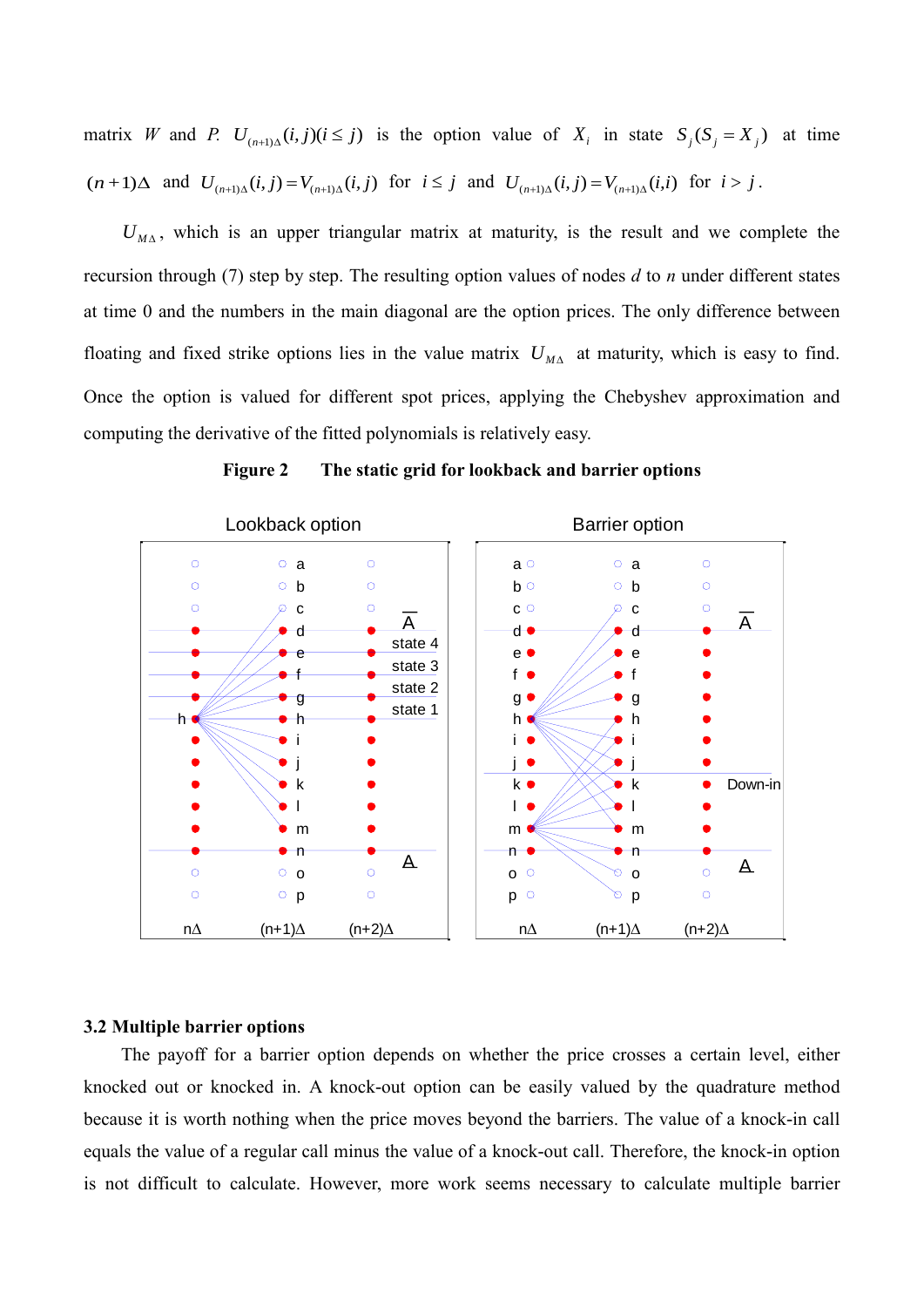options. Here, we demonstrate how to value multiple barrier options directly using the quadrature method.

We highlight the case of a down-and-in call barrier option price. There are two states, which relate to whether or not it is knocked in up to time  $n\Delta$  at *h*. As depicted in Figure 2, the value of *h* in the knocked-in state at time  $n\Delta$  is calculated from the value of nodes *c* to *m*, which are in the knocked-in state at time  $(n+1)\Delta$ . The value of h in the state that is not yet knocked-in at time  $n\Delta$ is calculated from the value of nodes *c* to *j*, which are not yet knocked-in, plus *k* to *m*, which are in the knocked-in state at time  $(n+1)\Delta$ . The value of *m* at time  $n\Delta$  is calculated from nodes *h* to *p* in their knocked-in states. Thus, we find that it is necessary to record the value of the nodes in two states at each time step. It is not difficult to complete the aforementioned algorithm in a matrix (vector) form.

When we move forward to a double knock-in barrier option that is available once either (or both) of these barriers is breached, then there are four states (both knocked-in, one or the other knocked-in, not yet knocked-in) to record for every node and the procedure can be worked out directly with fewer states compared with the lookback option. Similarly, it is not difficult to extend the idea to the moving barriers or early exercise barrier option.

#### **3.3 Asian options**

In this section we investigate the problem of discretely monitored Asian options under the static grid scheme. Asian options provide a payoff at maturity, based on the arithmetic (geometric) average before the expiration date. Floating strike options and fixed strike options also exist. For most work on Asian option pricing, the models are built under the Black Scholes assumption as they are analytically tractable and provide a closed-form solution in terms of the Fourier transformation (see Benhamou (2002), Fusai and Meucci (2008) and Cai and Kou (2012) for examples of this). Numerical methods include the tree method of Hull and White (1993), the quadrature method with Chebyshev approximation in Andricopoulos et al. (2007) and a convolution structure of recursion under Lévy processes as proposed by Fusai and Meucci (2008).

We present a method based on transition density to price Asian options, taking the pricing of the arithmetic average Asian options with fixed strike and a payoff of  $\max(\frac{1}{M}\sum_{i=0}^{M}$  $\max(\frac{1}{M}\sum_{i=0}^{M}X_{i\Delta}-K,0)$  $\frac{1}{M} \sum_{i=0}^{M} X_{i\Delta} - K$ , 0) as an example. The state variable for this option at time  $n\Delta$  is the sum of prices from maturity *T*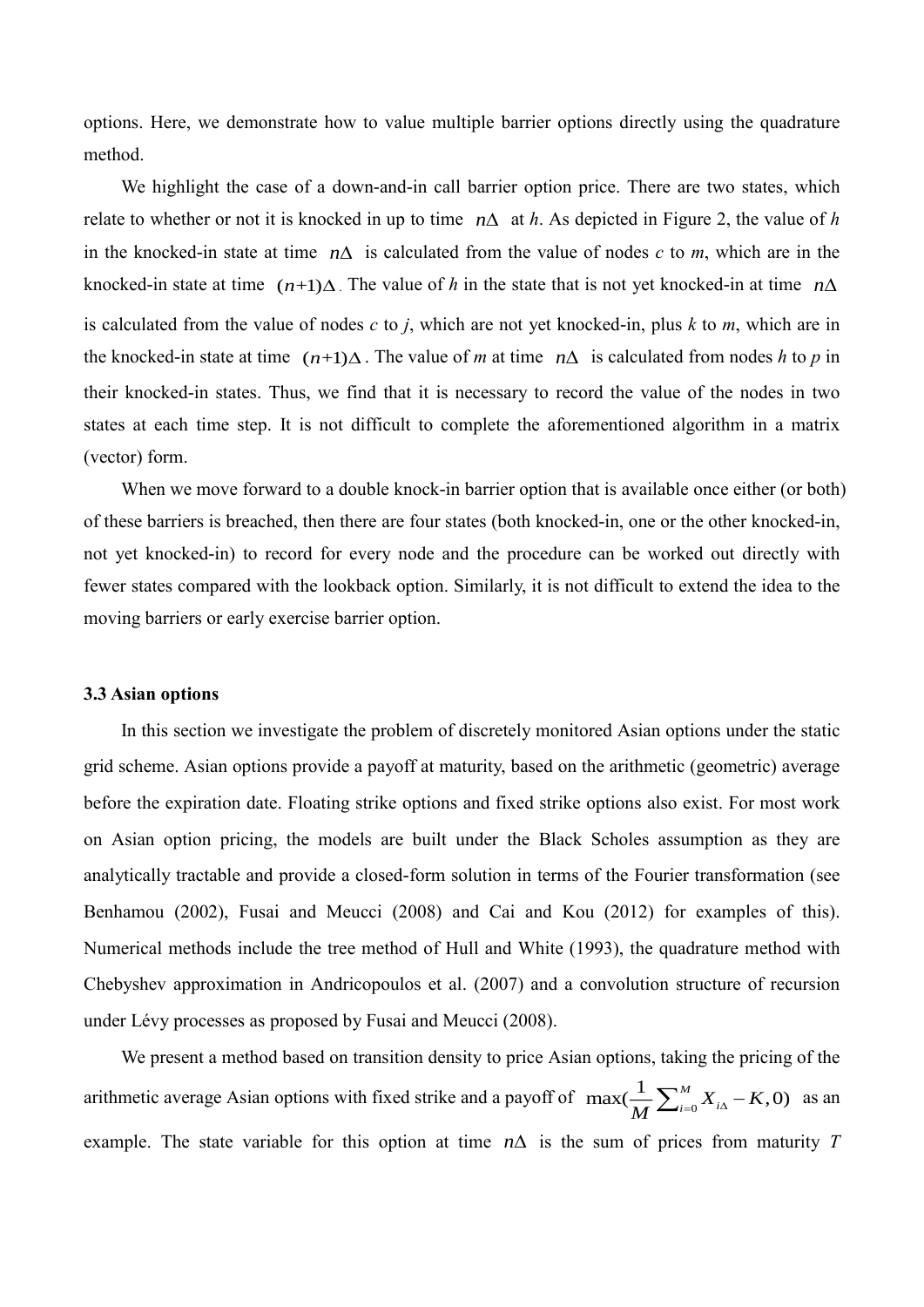backward to  $n\Delta$ :  $S_{n\Delta} = \sum_{i=1}^{M}$  $n\Delta$ :  $S_{n\Delta} = \sum_{i=n}^{M} X_{i\Delta}$ . At time  $n\Delta$ , the state variable is an arithmetic progression from  $(M - n + 1)*A$  to  $(M - n + 1)*A$  with a constant difference of  $\delta$ , which contains  $N_{n\Delta} = (M - n + 1) * (I_{\min} + I_{\max})$  elements and presents a linear increase. Separately from recursion equation (1), we recursively compute the transition probability matrix of the state variables for all nodes at time  $n\Delta$ .



**Figure 3 The static grid for Asian options**

$$
p(X_{n\Delta}, \Delta, S_{n\Delta,k}) = \int_0^\infty f(x \mid X_{n\Delta}, \Delta)^* p(x, n\Delta + \Delta, S_{n\Delta,k} - X_{n\Delta}) dx \tag{8}
$$

Again, we approximate the integral (9) discretely via the following matrix form:

$$
Q_{n\Delta} = U_{(n+1)\Delta} * P * \delta X \tag{9}
$$

where  $P(j,i)$  is the conditional density of  $X_{n\Delta}^j | X_{n\Delta}^i$  in one time step and  $U_{(n+1)\Delta}(j,i)$  is the probability matrix of  $X_i$  in state  $S_{(n+1)\Delta,j}(S_{(n+1)\Delta,j} = (M-n+1)^*\underline{A} + (j-1)^*\delta X, 1 \le j \le N_{n\Delta}$  at time  $(n+1)\Delta$  and  $U_{(n+1)\Delta}(j,i) = Q_{(n+1)\Delta}(j-i+1,i), j>i$ . At maturity,  $U_{M\Delta}$  is the identity matrix. This method is similar to that of Benhamou (2002) and Fusai and Meucci (2008), who discuss it within the Black-Scholes framework. Our method extends the idea beyond the Black-Scholes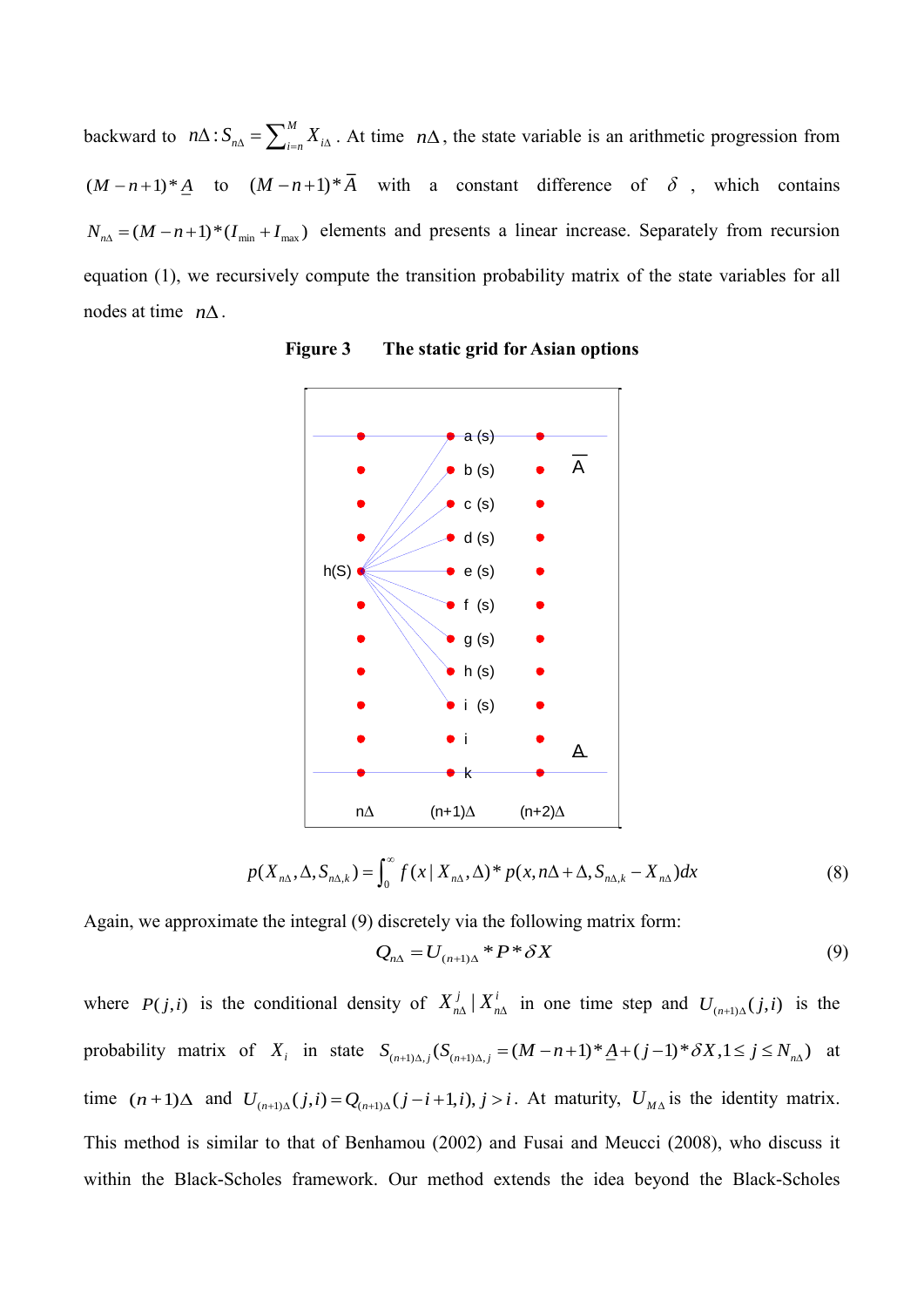framework and it seems relatively easy to complete (10). Finally, at time 0, we get an approximation of the distribution of  $S_0 = \sum_{i=0}^{m}$ *M*  $S_0 = \sum_{i=0}^{M} X_{i\Delta}$ , which is of course conditional on  $X_0$ . Consequently, the valuation of the option and estimation of the Greeks are easy to derive. As for floating average Asian options, we take  $S_{n\Delta} = \sum_{i=n}^{M} X_{i\Delta} - (M+1)X_{M\Delta}$  $=\sum_{i=n}^{M} X_{i\Delta} - (M+1)X_{M\Delta}$  as the corresponding state variable and use double the number of fixed cases. When turning to the geometric average Asian options under the static grid scheme, which have a payoff of max( $\exp(1/(M+1)\sum_{i=0}^{M} \log(X_{i\Delta})) - K$ ,0)  $M + 1$ )  $\sum_{i=0}^{M} \log(X_{i\Delta})) - K$ , 0), we are able to calculate the transition density of  $P(\log(X_{(n+1)\Delta}), \Delta | \log(X_{n\Delta}); \theta)$  through  $P(X_{(n+1)\Delta}, \Delta | X_{n\Delta}; \theta)$  and treat  $S_{n\Delta} = \sum_{i=n}^{M} \log(X_{i\Delta})$  as the state variable. The remaining calculation stays the same with arithmetic average Asian options.

The linear increase in state variables may still require a large-scale matrix once we have hundreds of steps. Fortunately, our results in the subsequent section indicate perfect convergence on the asset-price steps. In practice, the points near  $\overline{A}$  or  $\overline{A}$  can be "absorbed" into truncated points. Furthermore, based on (10), the truncation of the domain for each node ranges from *A* to *A* instead of five or six standard deviations away from node  $X_{n\Delta}$  in a time step. This also eliminates the need for the extrapolation procedure in Andricopoulos et al. (2007), which requires more effort.

## **4 Numerical results**

In this section, we consider exotic options under a wide range of jump-diffusion models to illustrate the performance of the quadrature method. Specifically, we select the lognormal jump-extended CEV model, the exponential jump-extended DFW model (see Dumas, Fleming and Whaley, 1998) and the double-exponential jump model (see Kou, 2002, and Kou and Wang, 2004) as representatives. Due to the limited appeal of tree methods in jump-extended models, we treat the Monte Carlo results as benchmarks.

#### **4.1 Lookback options under the lognormal jump-extended CEV model**

To check the accuracy of the quadrature method, we test several cases under the lognormal jump-extended CEV model:

$$
dX_t = rX_t dt + \sigma X_t^{\rho} dW_t + X_t (\exp(J) - 1) dN(\lambda)
$$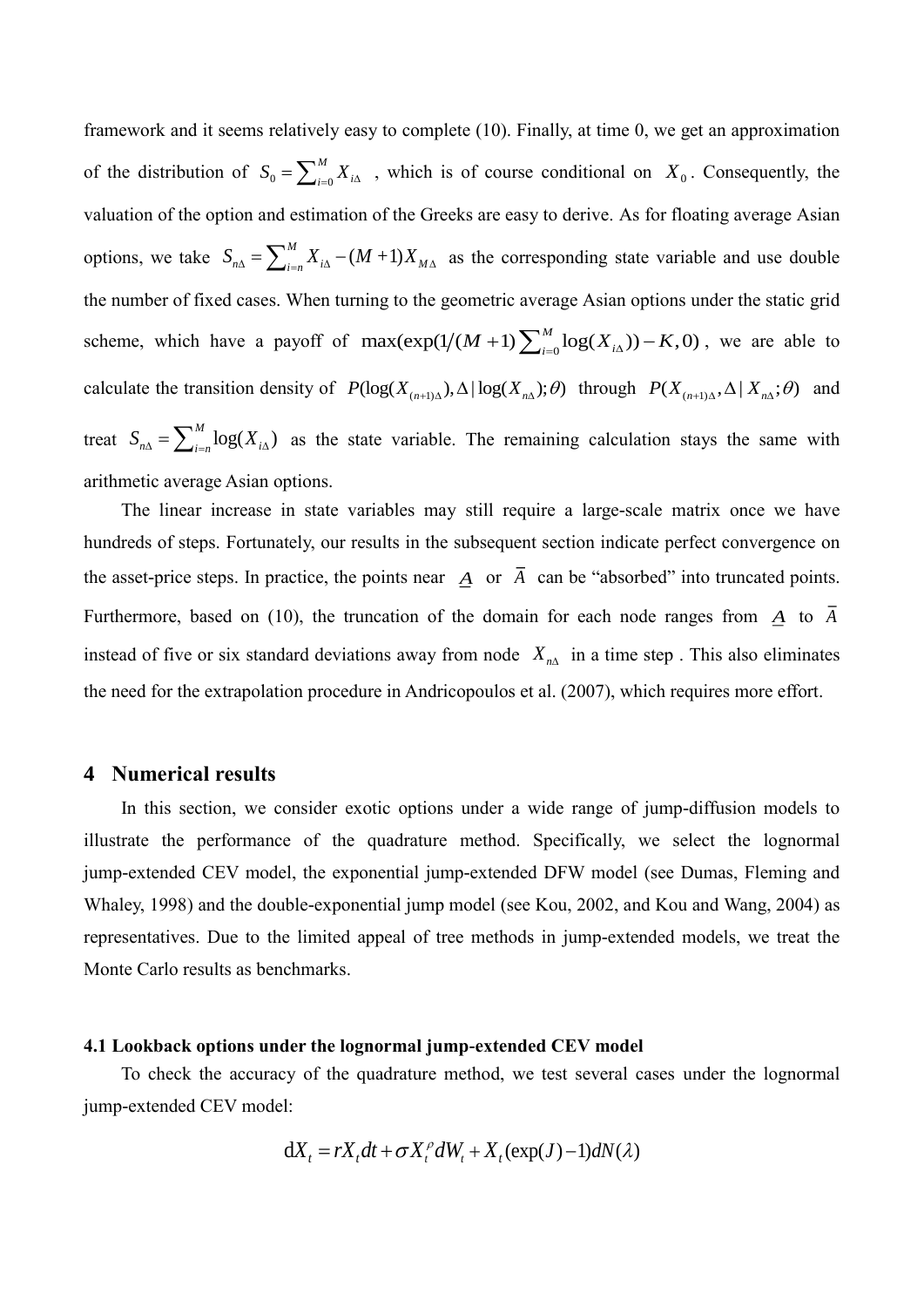where  $X_t$  is the underlying asset price and  $J \sim N(\mu_J, \sigma_J^2)$ . The lognormal distribution jump is derived by Johannes (2004) into continuous-time interest rate models, allowing both negative and positive jumps and avoiding the interest rates becoming negative. By the Gaussian approximation scheme, we have the following density:

$$
P_0(x_{t+\Delta}, \Delta \mid x_t; \theta) = \frac{1}{\sqrt{2\pi\Delta\sigma x_t^{\rho}}} \exp(-\frac{(x_{t+\Delta} - \alpha x_t \Delta - x_t)^2}{2(\sigma x_t^{\rho})^2 \Delta})
$$
(10)

 $P_1(x_{t+1}, \Delta | x_t; \theta)$  is expressed in the following convolution integral:

$$
P_{1}(x_{t+\Delta}, \Delta \mid x_{t}; \theta) = \int_{-x_{t}}^{+\infty} \frac{1}{\sqrt{2\pi\Delta}\sigma x_{t}^{\rho}} \exp(-\frac{(x_{t+\Delta} - x - \alpha x_{t}\Delta - x_{t})^{2}}{2(\sigma x_{t}^{\rho})^{2}\Delta}) + \frac{1}{\sqrt{2\pi}\sigma(x + x_{t})} \exp(-\frac{1}{2}(\frac{\ln(x/x_{t} + 1) - \mu_{t}}{\sigma_{t}})^{2})dx
$$
(11)

Then,

$$
P(x_{t+\Delta}, \Delta \mid x_t; \theta) = (1 - \lambda \Delta) P_0(x_{t+\Delta}, \Delta \mid x_t; \theta) + \lambda \Delta P_1(x_{t+\Delta}, \Delta \mid x_t; \theta)
$$

We use Simpson's rule to implement convolution integral (12). We can calculate the 0.05% and 99.95% percentiles of the jump variable  $X_t(exp(J)-1)$  and establish an equally spaced grid with 200 or more quadratic points between the percentiles. From this the integral can be numerically approximated using Simpson's rule. We choose an appropriate parameter setting for the CEV models,  $r = 0.05$ ,  $\rho = 0.9$ ,  $\mu_{J} = 0.02$ ,  $\sigma_{J} = 0.03$ , and the maturity is 0.5 years and  $X_{0} = 100$ .

In Table 1, we collect the prices for different strike prices, jump intensities and volatilities. The average absolute error is around 0.005. The time taken to generate one numerical result by quadrature is around 5 seconds for  $\Delta = 1/200 (400)$ , which significantly outperforms the Monte Carlo method. Table 2 presents the Greek letter Delta in the lookback option. Estimates from the Chebyshev approximation are also similar to the results produced by the Monte Carlo method (finite difference).

| Table 1 Lookback option prices for the lognormal jump-extended model |          |   |          |          |       |          |        |           |  |  |  |
|----------------------------------------------------------------------|----------|---|----------|----------|-------|----------|--------|-----------|--|--|--|
| Strike                                                               | $\sigma$ | λ | Quad-200 | $MC-200$ | SЕ    | Quad-400 | MC-400 | <b>SE</b> |  |  |  |
|                                                                      |          |   |          |          |       |          |        |           |  |  |  |
|                                                                      | 0.30     |   | 8.699    | 8.701    | 0.010 | 8.931    | 8.934  | 0.010     |  |  |  |
| Floating                                                             | 0.30     | 3 | 8.244    | 8.248    | 0.010 | 8.482    | 8.492  | 0.010     |  |  |  |
|                                                                      | 0.40     |   | 12.169   | 12.175   | 0.013 | 12.488   | 12.492 | 0.013     |  |  |  |
|                                                                      |          |   |          |          |       |          |        |           |  |  |  |
| 100                                                                  | 0.30     |   | 12.204   | 12.210   | 0.014 | 12.436   | 12.436 | 0.014     |  |  |  |
|                                                                      | 0.30     | 3 | 13.853   | 13.863   | 0.016 | 14.092   | 14.097 | 0.016     |  |  |  |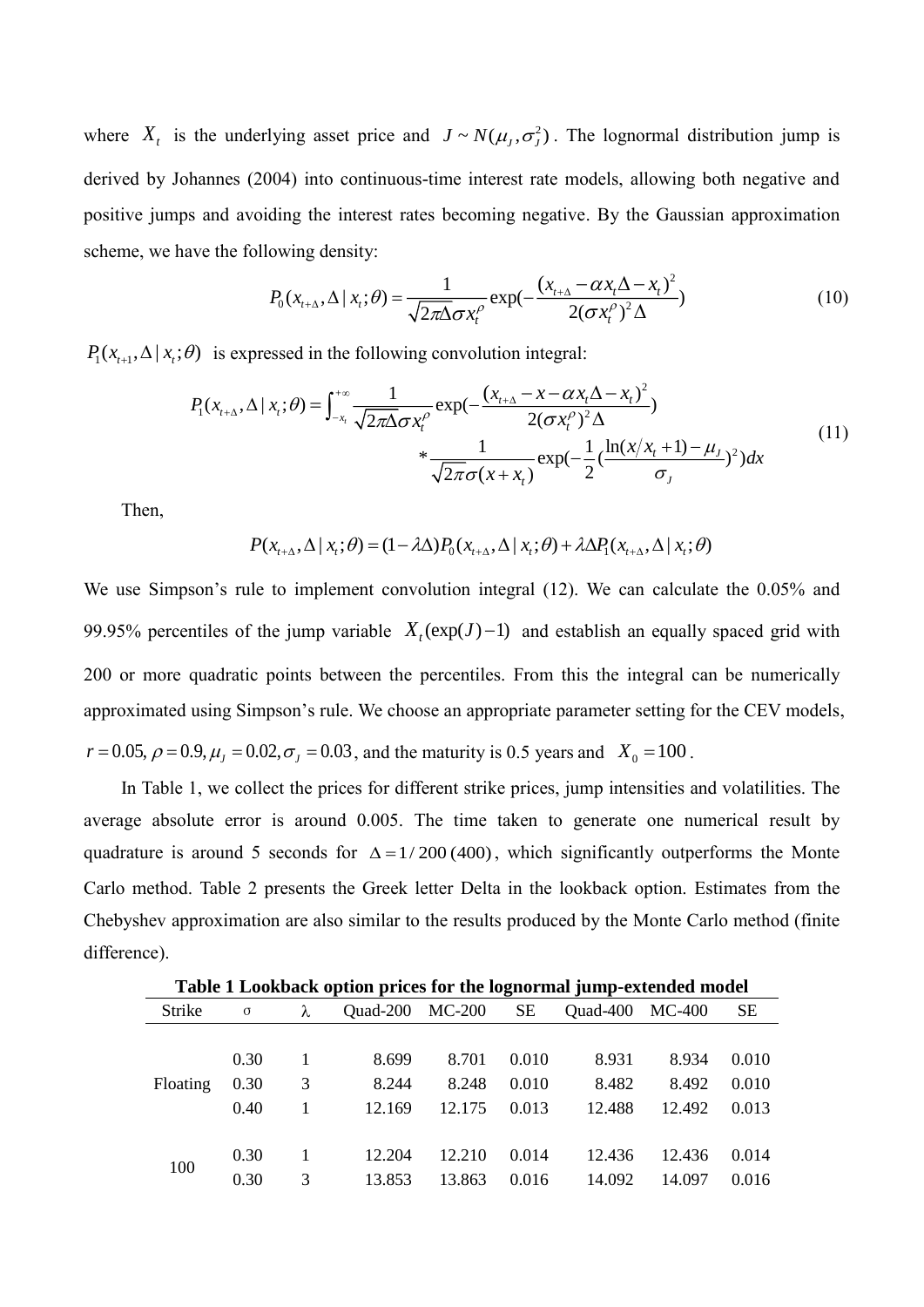|                     | (0.40) |                                      | 15.671 | 15.683 0.019 |       | 15.990 | 15.992 | 0.019 |
|---------------------|--------|--------------------------------------|--------|--------------|-------|--------|--------|-------|
|                     |        |                                      |        |              |       |        |        |       |
|                     | 0.30   | $\begin{array}{ccc} & 1 \end{array}$ | 5.070  | 5.071        | 0.011 | 5.200  | 5.195  | 0.011 |
| 110                 | 0.30   | 3                                    | 6.370  | 6.371        | 0.013 | 6.518  | 6.517  | 0.013 |
|                     | 0.40   |                                      | 8.158  | 8.164        | 0.016 | 8.365  | 8.363  | 0.016 |
| <b>Running Time</b> |        | 4.8s                                 | 13.8s  |              | 5.3s  | 29.0s  |        |       |

The columns "Quad-200 (400)" stand for  $\Delta = 1/200(400)$  and the same is true of MC-200(400). Quad-200 (400), MC-200 (400) and SE denote the quadrature results, the Monte Carlo simulation estimates and associated standard errors based on 50,000 (25,000\*2) replications with the antithetic variates method.

| Table 2 Estimating the Delta of the lookback options |          |   |        |          |        |          |        |        |  |
|------------------------------------------------------|----------|---|--------|----------|--------|----------|--------|--------|--|
| Strike                                               | $\sigma$ | λ |        | Quad-400 |        | $MC-400$ |        |        |  |
|                                                      |          |   | 90     | 95       | 100    | 90       | 95     | 100    |  |
|                                                      | 0.30     |   | 0.0801 | 0.0795   | 0.0790 | 0.0798   | 0.0793 | 0.0788 |  |
| Floating                                             | 0.30     | 3 | 0.0759 | 0.0753   | 0.0748 | 0.0756   | 0.0751 | 0.0747 |  |
|                                                      | 0.40     |   | 0.1205 | 0.1146   | 0.1117 | 0.1118   | 0.1111 | 0.1105 |  |
|                                                      |          |   |        |          |        |          |        |        |  |
|                                                      | 0.30     |   | 0.5616 | 0.8197   | 1.0649 | 0.5618   | 0.8187 | 1.0738 |  |
| 100                                                  | 0.30     | 3 | 0.6365 | 0.8743   | 1.0849 | 0.6367   | 0.8739 | 1.0930 |  |
|                                                      | 0.40     |   | 0.6823 | 0.8937   | 1.0944 | 0.6834   | 0.8933 | 1.1038 |  |

0.40 1 0.6823 0.8937 1.0944 0.6834 0.8933 1.1038 This shows the estimated value of Delta for discretely monitored lookback options

with  $\Delta = 1/400$ , using the Chebyshev approximation and finite difference method under different strike prices for several spot prices.  $\varepsilon$  is equal to 0.0025.

## **4.2 Multiple Barrier options**

To demonstrate its universality, we consider a double barrier call option (Down-and-out and Up-and-in) under the DFW model with an exponential jump variable that is introduced by Duffie et al. (1999) to suggest a positive spike for stock return volatility:

$$
dX_t = rX_t dt + \sigma X_t (X_t + b) dW_t + JdN(\lambda)
$$

where  $J \sim \exp(1/\eta)$  and  $P(x_{t+1}, \Delta | x_t; \theta)$  are easy to calculate in the same way as (11) and (12).

The parameters used in our numerical example are  $r = 0.05$ ,  $b = 0$ ,  $X_0 = 100$ ,  $t = 0.5$ , written with a knock-out barrier of 90 and a knock-in barrier of 110. Table 3 reports the prices and the running times. We show that our method can reach penny accuracy within different strikes, volatilities and jump intensities. Furthermore, they can be obtained within one second when  $\Delta$  is equal to 1/ 200 (400). We find that all of the quadrature values are located within 95% confidence intervals of the associated MC values and one barrier option price generated from quadrature saves a lot of time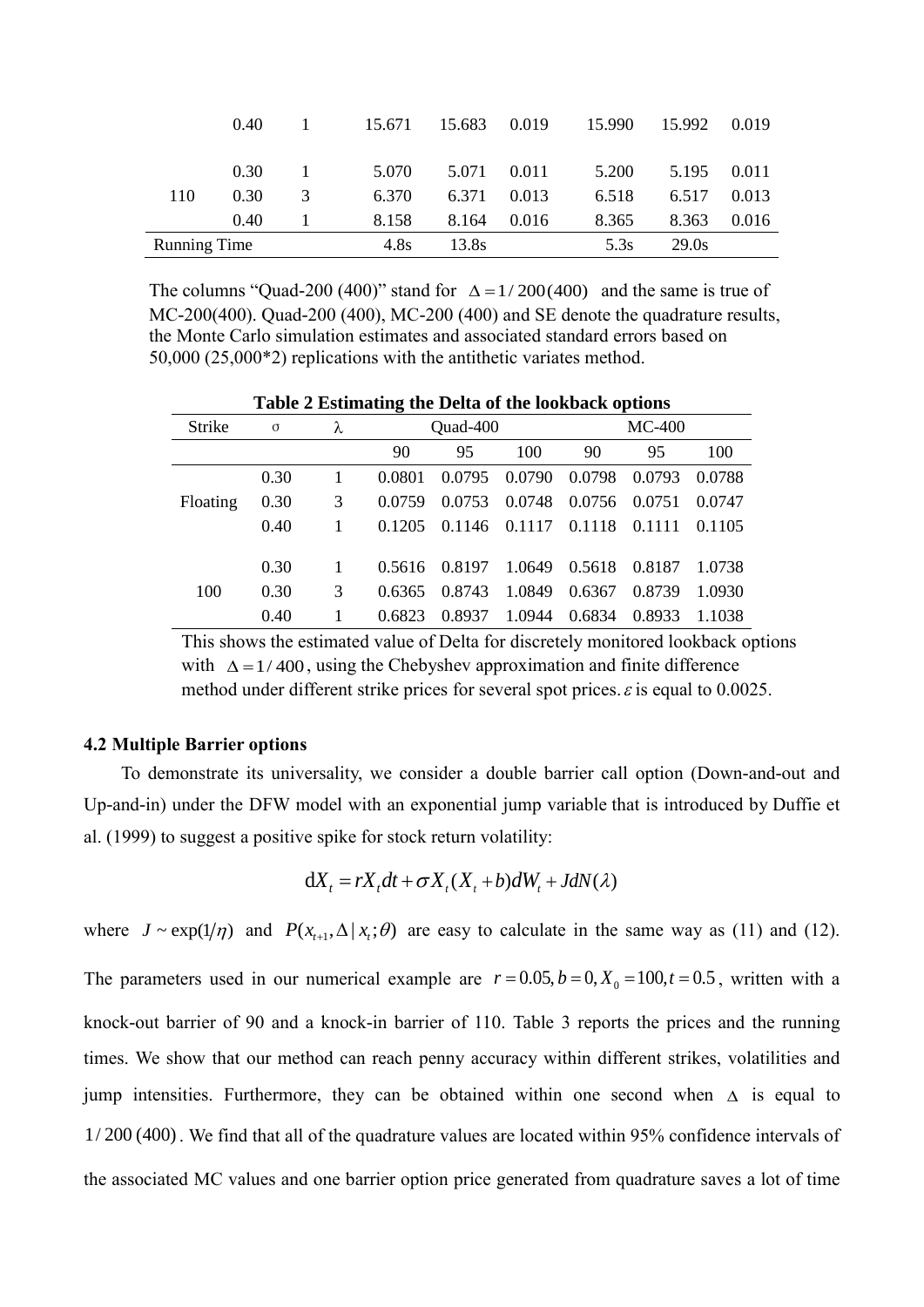| Strike | $\sigma$           | λ            | η              | Quad-200 | $MC-200$ | <b>SE</b> | Quad-400 | $MC-400$ | <b>SE</b> |
|--------|--------------------|--------------|----------------|----------|----------|-----------|----------|----------|-----------|
|        |                    |              |                |          |          |           |          |          |           |
|        | 0.0015             | 1            | $\overline{4}$ | 10.751   | 10.751   | 0.019     | 10.848   | 10.831   | 0.019     |
| 90     | 0.0015             | 3            | 4              | 15.046   | 15.049   | 0.022     | 15.125   | 15.113   | 0.022     |
|        | 0.0015             | 3            | $\overline{2}$ | 11.724   | 11.710   | 0.019     | 11.825   | 11.799   | 0.019     |
|        | 0.0020             | $\mathbf{1}$ | $\overline{4}$ | 12.298   | 12.314   | 0.022     | 12.325   | 12.313   | 0.022     |
|        |                    |              |                |          |          |           |          |          |           |
|        | 0.0015             | 1            | $\overline{4}$ | 6.305    | 6.311    | 0.014     | 6.334    | 6.327    | 0.013     |
|        | 0.0015             | 3            | $\overline{4}$ | 9.445    | 9.451    | 0.017     | 9.467    | 9.460    | 0.017     |
| 100    | 0.0015             | 3            | $\overline{2}$ | 6.926    | 6.925    | 0.014     | 6.957    | 6.943    | 0.014     |
|        | 0.0020             | 1            | $\overline{4}$ | 7.618    | 7.632    | 0.017     | 7.614    | 7.603    | 0.017     |
|        |                    |              |                |          |          |           |          |          |           |
|        | 0.0015             | 1            | $\overline{4}$ | 2.657    | 2.663    | 0.009     | 2.657    | 2.658    | 0.009     |
|        | 0.0015             | 3            | $\overline{4}$ | 4.634    | 4.642    | 0.012     | 4.634    | 4.628    | 0.012     |
| 110    | 0.0015             | 3            | $\overline{2}$ | 2.938    | 2.941    | 0.009     | 2.939    | 2.932    | 0.009     |
|        | 0.0020             | 1            | 4              | 3.930    | 3.939    | 0.013     | 3.924    | 3.918    | 0.013     |
|        | Running time $(s)$ |              |                | 0.3      | 6.7      |           | 0.4      | 13.9     |           |

**Table 3 Double barrier option prices**

## **4.3 Asian options under HEM**

In this subsection, we price Asian options under the double-exponential jump diffusion model (Kou, 2002):

$$
\frac{dX(t)}{X(t-)} = \mu dt + \sigma dW(t) + d(\sum_{i=1}^{N(t)} (V_i - 1))
$$

where  $y = \ln(V_i)$  has the PDF  $f(y) = p * \eta_1 * exp(-\eta_1 * y) * 1_{y \ge 0} + (1 - p) * \eta_2 * exp(\eta_2 * y) * 1_{y \le 0}$ . An extension to this model is the mixed-exponential jump model (see also Cai and Kou, 2011), which is general enough to approximate any jump-size distribution. The explicit density over a time interval  $\Delta$  can be found in Kou (2002). A parameter set is given by  $\mu = 0.05$ ,  $\eta_1 = \eta_2 = 30$  and  $X_0 = 100$ . We consider the arithmetic average of Asian call options with various strikes, jump intensities,

The table compares the quadrature method with the Monte Carlo method. The meaning of Quad-100, Quad-200, MC-200 and MC-400 are the same as in Table 1.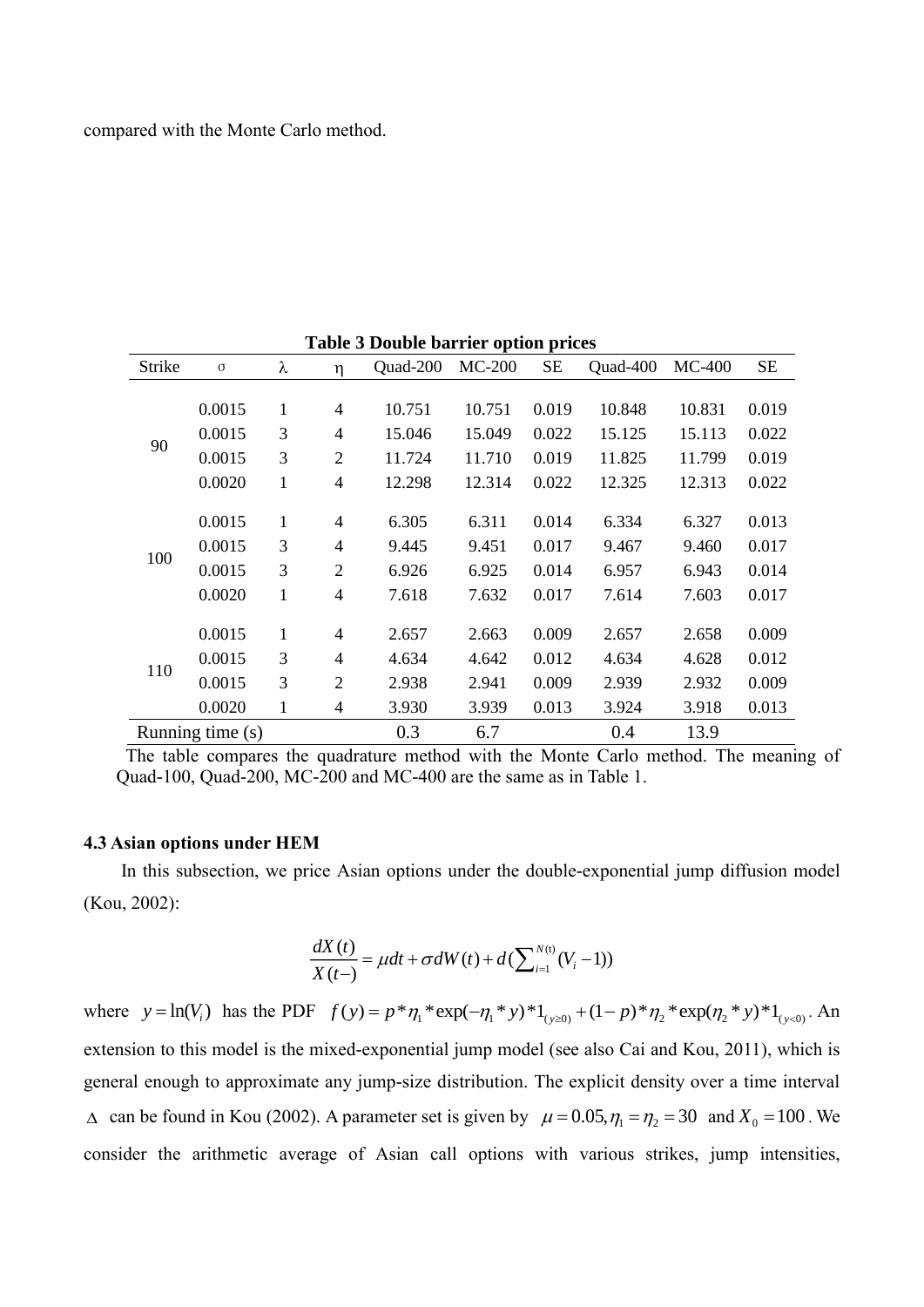volatilities and maturities. Table 4 provides the results of fixed strike price options and Table 5 presents the Delta estimates. As mentioned in Andricopoulos et al. (2007), when Chebyshev approximating polynomials are required, quadrature does not produce remarkable results for Asian options when there are many observations. Our results show that the convergence speed on the price step is fast, and impressive accuracy is again attained on both the price and the Delta. Table 6 shows that the running time and quadrature save a lot of time compared with the Monte Carlo method when the step is equal to 1 or  $\Delta$  is equal to 1/100.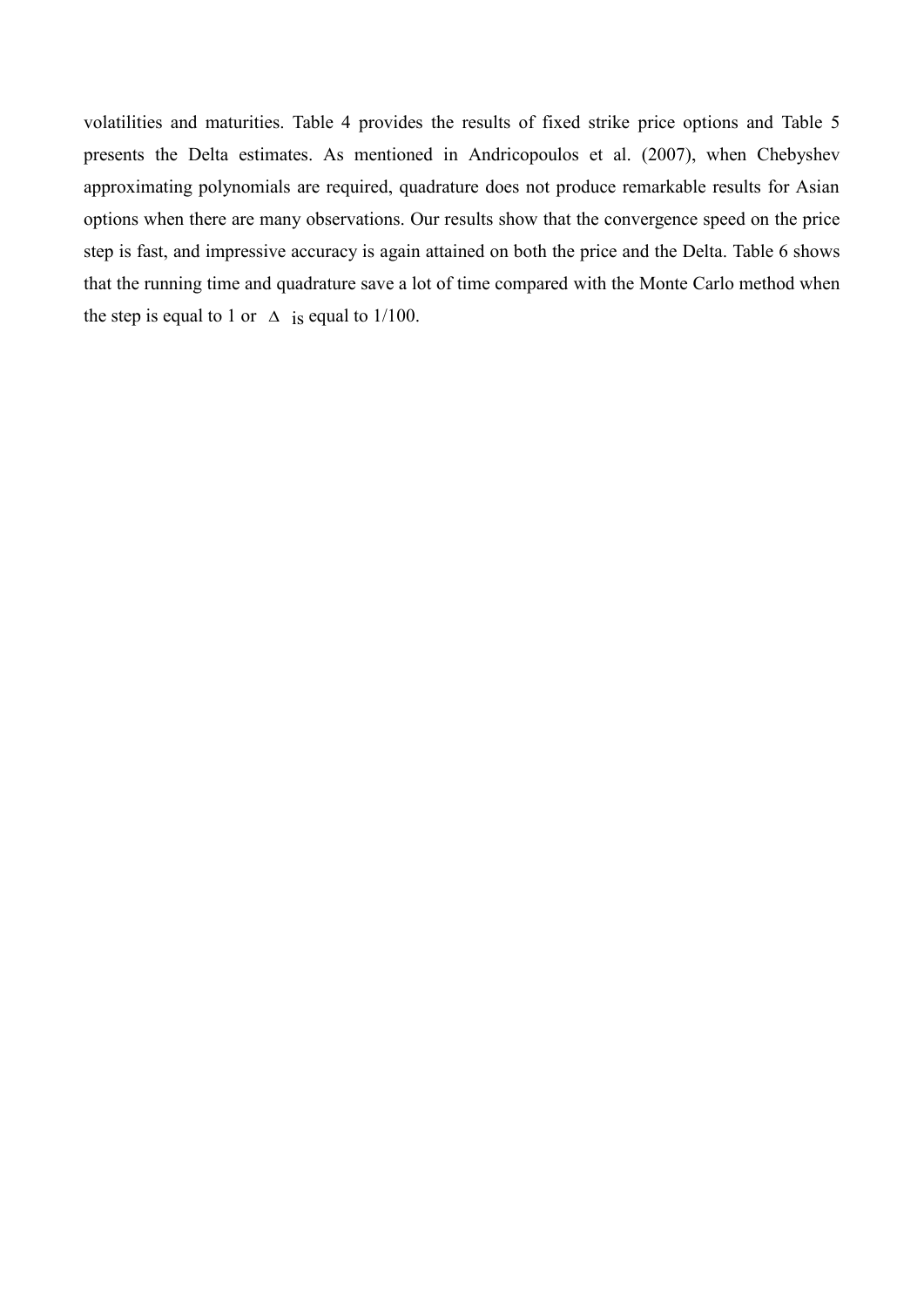| Strike | $\sigma$ | T    | λ            | Quad-100   | Quad-100    | $MC-100$ | SE    | Quad-200   | Quad-200    | $MC-200$ | <b>SE</b> |
|--------|----------|------|--------------|------------|-------------|----------|-------|------------|-------------|----------|-----------|
|        |          |      |              | $step=1.0$ | step= $0.5$ |          |       | $step=1.0$ | step= $0.5$ |          |           |
|        | 0.20     | 0.50 | 1            | 11.104     | 11.104      | 11.101   | 0.011 | 11.105     | 11.105      | 11.104   | 0.011     |
| 90     | 0.20     | 0.50 | 3            | 10.873     | 10.873      | 10.871   | 0.011 | 10.876     | 10.876      | 10.869   | 0.011     |
|        | 0.20     | 1.00 | $\mathbf{1}$ | 12.364     | 12.364      | 12.368   | 0.015 | 12.365     | 12.365      | 12.369   | 0.015     |
|        | 0.30     | 0.50 | 1            | 11.863     | 11.863      | 11.860   | 0.015 | 11.867     | 11.867      | 11.864   | 0.015     |
|        |          |      |              |            |             |          |       |            |             |          |           |
|        | 0.20     | 0.50 | $\mathbf{1}$ | 3.824      | 3.824       | 3.825    | 0.008 | 3.832      | 3.832       | 3.830    | 0.008     |
|        | 0.20     | 0.50 | 3            | 3.796      | 3.796       | 3.800    | 0.008 | 3.804      | 3.804       | 3.797    | 0.008     |
| 100    | 0.20     | 1.00 | 1            | 5.662      | 5.662       | 5.666    | 0.011 | 5.667      | 5.667       | 5.670    | 0.011     |
|        | 0.30     | 0.50 | $\mathbf{1}$ | 5.378      | 5.378       | 5.382    | 0.012 | 5.389      | 5.389       | 5.387    | 0.012     |
|        |          |      |              |            |             |          |       |            |             |          |           |
|        | 0.20     | 0.50 | 1            | 0.714      | 0.714       | 0.716    | 0.003 | 0.721      | 0.721       | 0.721    | 0.003     |
|        | 0.20     | 0.50 | 3            | 0.758      | 0.758       | 0.761    | 0.004 | 0.765      | 0.765       | 0.763    | 0.004     |
| 110    | 0.20     | 1.00 | 1            | 1.974      | 1.974       | 1.982    | 0.007 | 1.980      | 1.980       | 1.986    | 0.007     |
|        | 0.30     | 0.50 | 1            | 1.892      | 1.892       | 1.896    | 0.007 | 1.905      | 1.905       | 1.905    | 0.007     |

**Table 4 Asian options under the double exponential jump diffusion model**

The columns "Quad-100 (200)" represent  $\Delta = 1/100$  (200) and the same is true of MC-100 (200). "step = 1.0(0.5)" means the price step is 1(0.5). MC-200 (400) and SE denote the Monte Carlo simulation estimates and associated standard errors based on 50,000 (250,000 plus 250,000 antithetic) replications.

**Table 5 Estimating the Delta of the Asian options**

| Strike |      |      |        | Ouad-1 |        |        | $Quad-0.5$ |        |        | МC     |        |
|--------|------|------|--------|--------|--------|--------|------------|--------|--------|--------|--------|
|        |      |      | 90     | 100    | 110    | 90     | 100        | 110    | 90     | 100    | 110    |
|        | 0.20 | 0.50 | 0.1367 | 0.5580 | 0.8930 | 0.1368 | 0.5580     | 0.8930 | 0.1365 | 0.5579 | 0.8933 |
|        | 0.20 | 0.50 | 0.1390 | 0.5409 | 0.8738 | 0.1390 | 0.5409     | 0.8738 | 0.1385 | 0.5411 | 0.8740 |
| 100    | 0.20 | 1.00 | 0.2510 | 0.5754 | 0.8268 | 0.2510 | 0.5754     | 0.8268 | 0.2506 | 0.5752 | 0.8282 |
|        | 0.30 | 0.50 | 0.2369 | 0.5472 | 0.8073 | 0.2370 | 0.5472     | 0.8073 | 0.2372 | 0.5472 | 0.8081 |

This table compares the Delta from the Chebyshev approximation by the quadrature method and the finite difference by the Monte Carlo method with different spot prices under a strike price of 100. Quad-1 (0.5) indicates that the price step was set at 1 (0.5). The MC results are from 500,000 paths (250,000 plus 250,000 antithetic) and the  $\varepsilon$  value is 0.0025.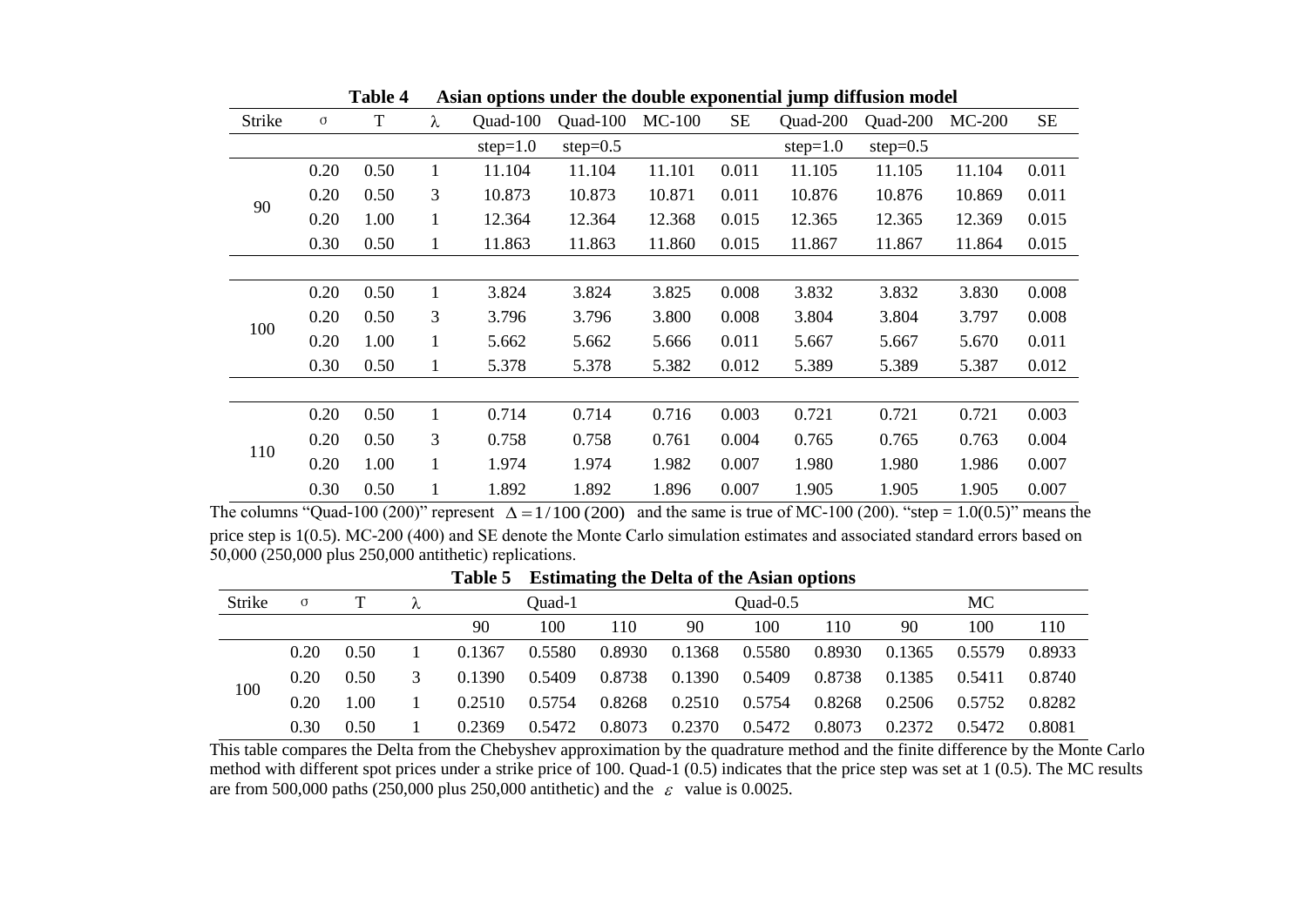| Table 6 |        | <b>Running time (in seconds)</b> |     |
|---------|--------|----------------------------------|-----|
|         | Quad-1 | $Quad-0.5$                       | MС  |
| 1/100   | 09     | 3.8                              | 4.8 |
| 1/200   | 32     | 14.0                             | 9.5 |

This table compares the running time with different time-step

sizes. The columns "Quad-1 (0.5)" stand for  $\delta = 1(0.5)$ .

## **5 Conclusion**

In this paper, we extend the quadrature method (Andricopoulos et al., 2003) to jump-diffusion models. Our paper makes three contributions. First, we generalize the efficient quadrature method to jump-diffusion models with the transition densities calculated from convolution integrals and we allow a smaller time step. Second, we propose a simpler and more robust static grid and complete the recursion in matrix form. Third, we estimate both first- and second-order hedging ratios via the Chebyshev approximation based on the option prices. The calculation is simple and precise. We run numerical tests on exotic options, including lookback options, multiple-barrier options and Asian options, and these examples show that our method offers good accuracy and greatly reduced running times compared with the popular Monte Carlo method.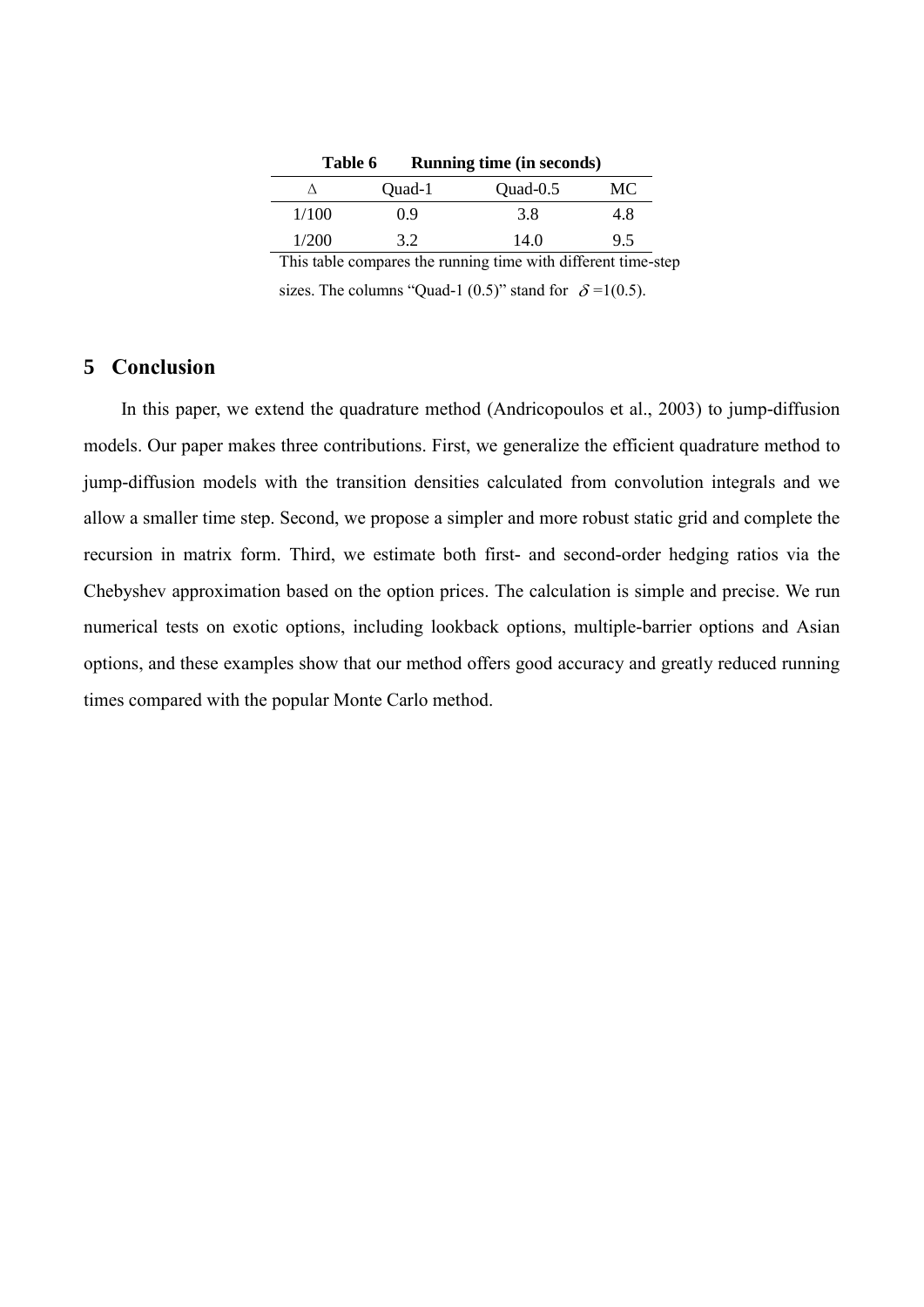#### **References**

Aït‐Sahalia, Y. (1999). Transition densities for interest rate and other non-linear diffusions. The Journal of Finance, 54(4), 1361-1395.

Aït-Sahalia, Y. (2002). Maximum likelihood estimation of discretely sampled diffusions: a closedform approximation approach. Econometrica, 70(1), 223-262.

Amin, K. I. (1993). Jump diffusion option valuation in discrete time. The Journal of Finance, 48(5), 1833-1863.

Andricopoulos, A. D., Widdicks, M., Duck, P. W., & Newton, D. P. (2003). Universal option valuation using quadrature methods. Journal of Financial Economics, 67(3), 447-471.

Andricopoulos, A. D., Widdicks, M., Newton, D. P., & Duck, P. W. (2007). Extending quadrature methods to value multi-asset and complex path dependent options. Journal of Financial Economics, 83(2), 471-499.

Bates, D. S. (1996). Jumps and stochastic volatility: Exchange rate processes implicit in deutsche mark options. Review of Financial Studies, 9(1), 69-107.

Beliaeva, N., & Nawalkha, S. (2012). Pricing American interest rate options under the jump-extended constant-elasticity-of-variance short rate models. Journal of Banking & Finance, 36(1), 151-163.

Benhamou, E. (2002). Fast Fourier transform for discrete Asian options. Journal of Computational Finance, 6(1), Fall.

Boyle, P. P., & Yisong "Sam" Tian. (1999). Pricing lookback and barrier options under the CEV process. Journal of Financial and Quantitative Analysis, 34(2), 241-264.

Cai, N., Song, Y., & Kou, S. (2015). A General Framework for Pricing Asian Options Under Markov Processes. Operations Research. 63(3), 540-554.

Cai, N., & Kou, S. G. (2011). Option pricing under a mixed-exponential jump diffusion model. Management Science, 57(11), 2067-2081.

Cai, N., & Kou, S. G. (2012). Pricing Asian options under a hyper-exponential jump diffusion model. Operations Research, 60(1), 64-77.

Chen, D., Härkönen, H. J., & Newton, D. P. (2014). Advancing the universality of quadrature methods to any underlying process for option pricing. Journal of Financial Economics, 114(3), 600-612.

Duffie, D., Pan, J., & Singleton, K. (1999). Transform analysis and asset pricing for affine jump-diffusions. Econometrica, 68(6), 1343-1376.

Dumas, B., Fleming, J., & Whaley, R. E. (1998). Implied volatility functions: Empirical tests. The